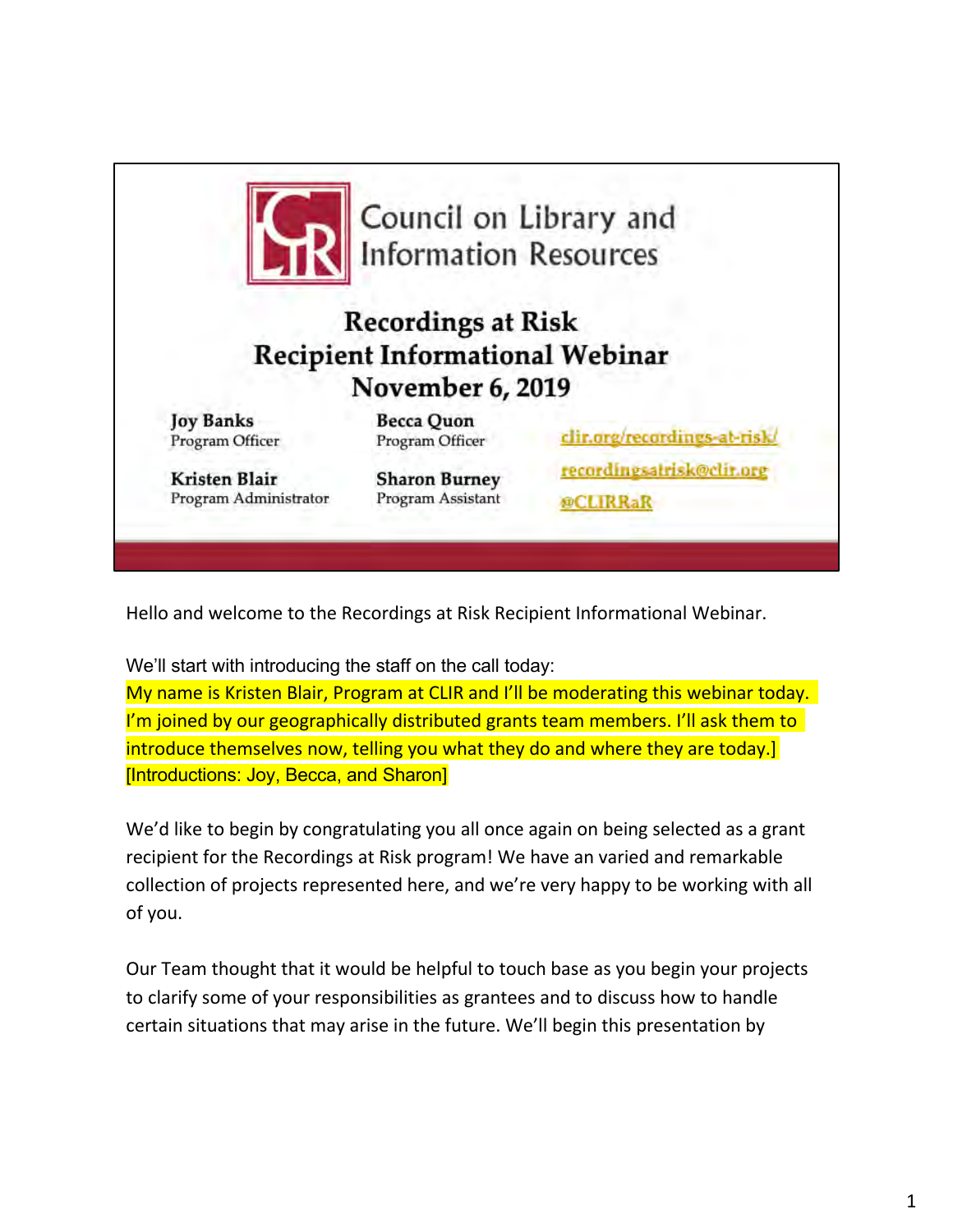covering aspects of the Reporting Requirements, then we'll move on to information regarding Grant Modifications, the Exit Interview, and some additional notes on helping us promote your projects.

Some logistics on using the Zoom platform today. If you haven't already, you can hover your mouse at the bottom of the screen to find the buttons that open the chat and Q&A boxes. Feel free to add any comments in the chat box at any time, changing the setting to "Everyone" if you'd like your message to be seen by the entire group. We'll be taking questions in the Q&A box which allows participants to up-vote a question if several people have the same one. We'll answer questions submitted through the Q&A box at the end of the webinar. We'll also be recording this session so that you can revisit it in the future or share it with colleagues.

I'll now turn the floor over to  $Joy$ , who will be starting the presentation...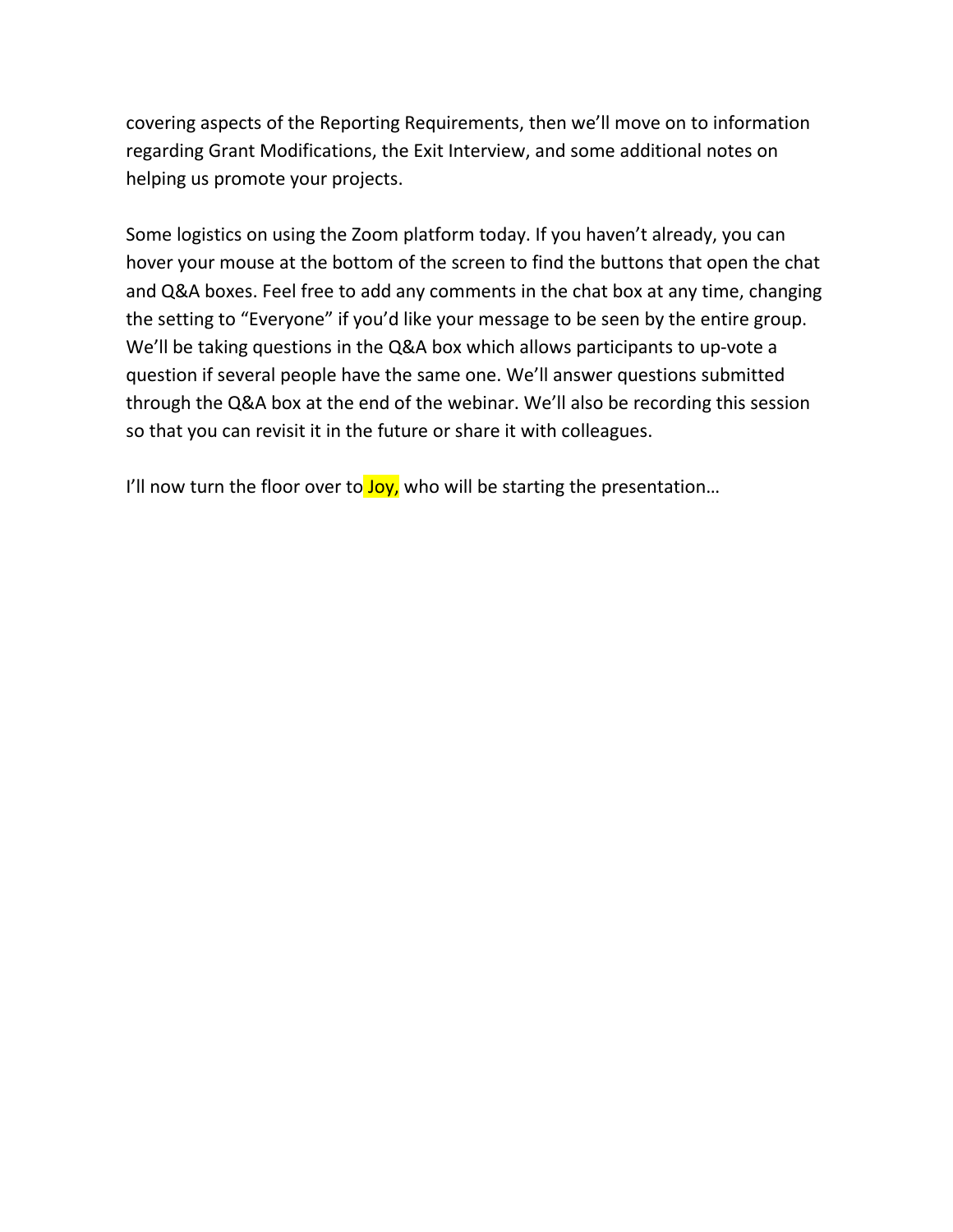**IK** is an independent, nonprofit organization that forges strategies to enhance research, teaching, and learning environments in collaboration with libraries, cultural institutions, and communities of higher learning.



We always like to start by reminding everyone of CLIR's mission: The Council on Library and Information Resources (or "CLIR") is an independent, nonprofit organization that forges strategies to enhance research, teaching, and learning environments in collaboration with libraries, cultural institutions, and communities of higher learning.

Recordings at Risk is just one of many programs administered by CLIR and is generously supported by The Andrew W. Mellon Foundation. We have continued support for this program though the spring of 2021, so be sure to tell your friends and colleagues. We just opened cycle 7's call for proposals, and our next deadline for submissions is January 31, 2020.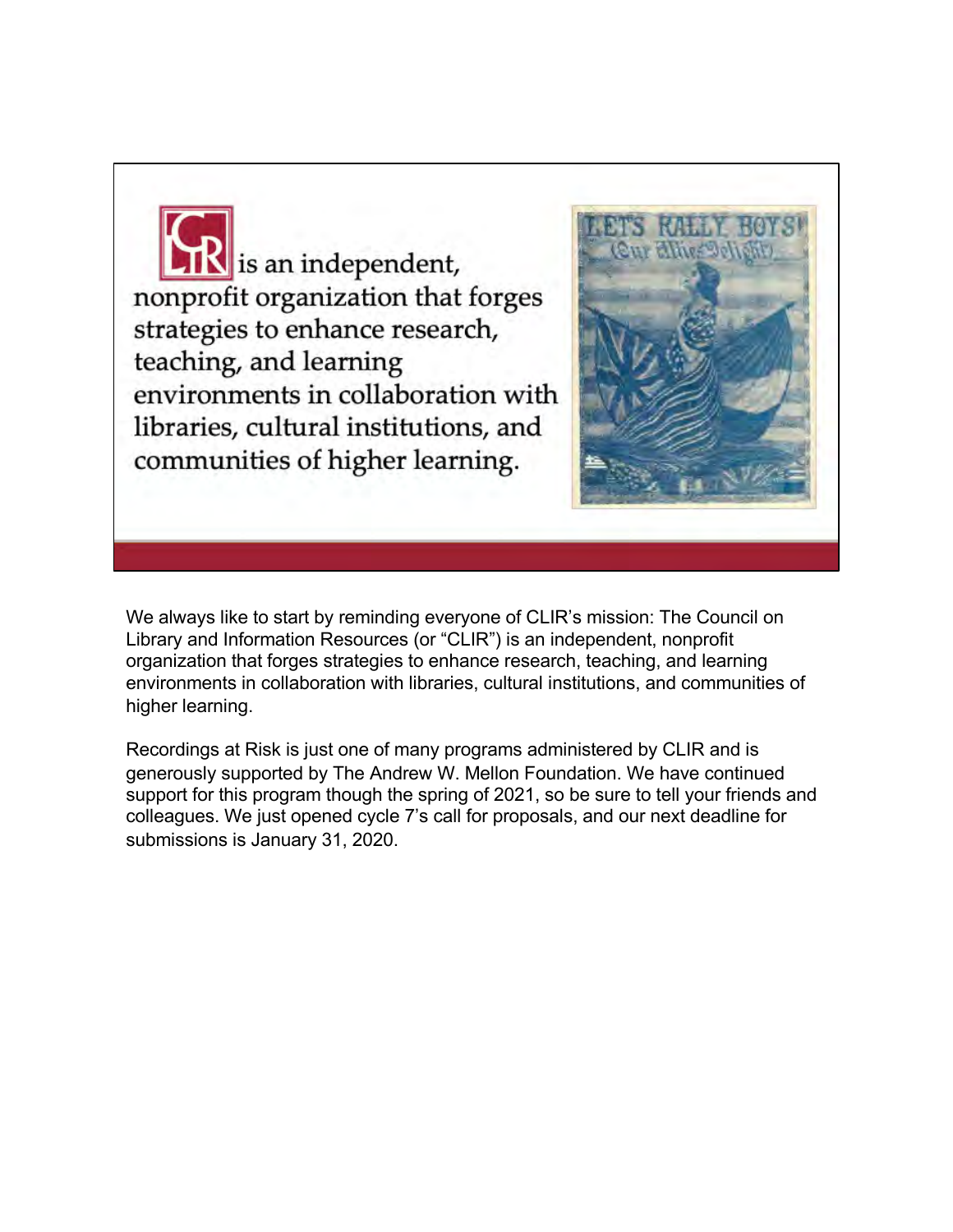

Before we dive into our presentation, I wanted to point you towards the Recordings at Risk recipient resources webpage. In much the same way as the Applicant Resources page helped guide your proposal writing, the Recipient Resources page is a one-stop-shop for grant recipients, with information on the administrative components of holding a CLIR grant. Most of the information we'll be covering today can be found there if you ever need a refresher on our policies. The recording of this webinar will also be posted on this page.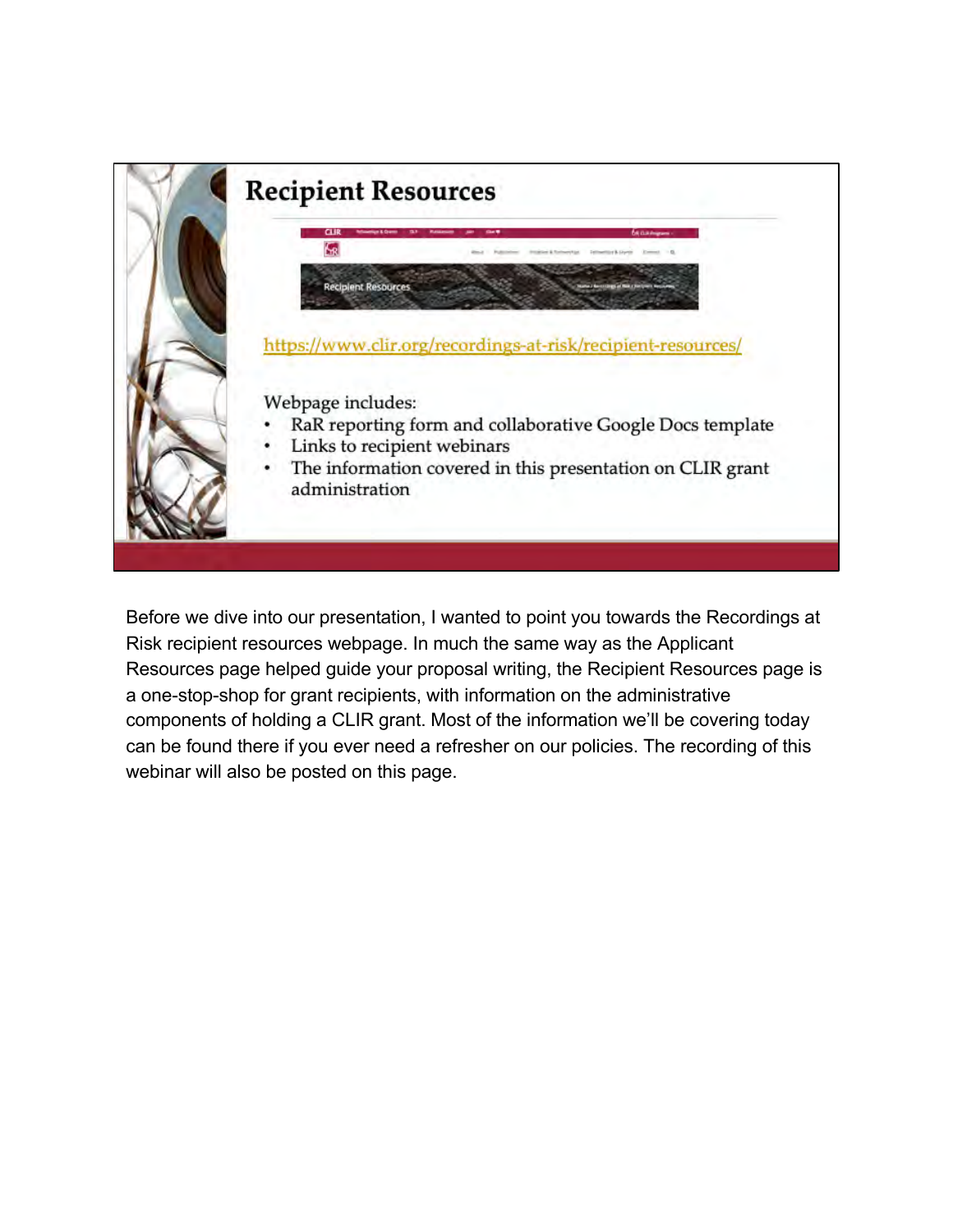

We'll begin by going over CLIR's reporting requirements for grantees. Since most of you are just starting your projects or may not have yet begun, it may seem odd to start with reporting. But seeing what will be required at the end may help you decide how to document progress and keep metrics which may, hopefully, make the reporting easier when your projects are complete.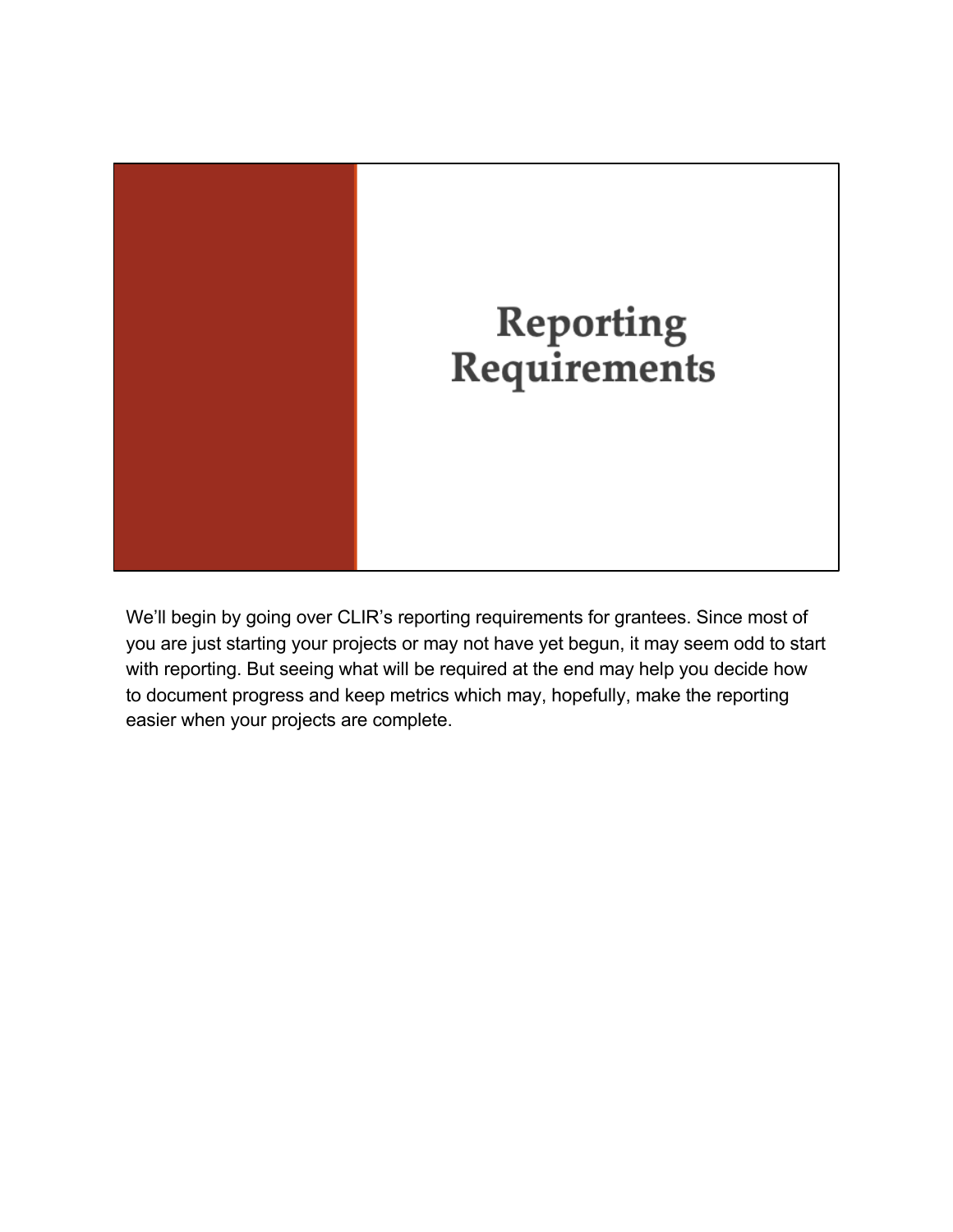

You were all awarded grants this fall in the sixth Recordings at Risk competition. For that reason, you will hear us refer to you as a group as our "Cycle 6 recipients." To keep things easy for everyone, we start by setting everyone on the same year-long project timeline with the same deadlines, regardless of the project length you originally proposed. We have found that this is easiest for everyone.

As you may recall, for this program you could propose a project term that would last between 3 and 12 months. So all of your projects have been designed to be completed rapidly. However, for the purposes of setting reporting deadlines, our program will assume you had proposed a 12-month project beginning on **October 1, 2019**.

**Activities for all Cycle 6 projects must be completed no later than September 30, 2020.** This includes all approved project activities including digitization, metadata creation, and providing whatever access you're providing. Grant funds may only be expended during this 12-month period. To change this timeline, you'll need to get approval from us, which we will cover shortly.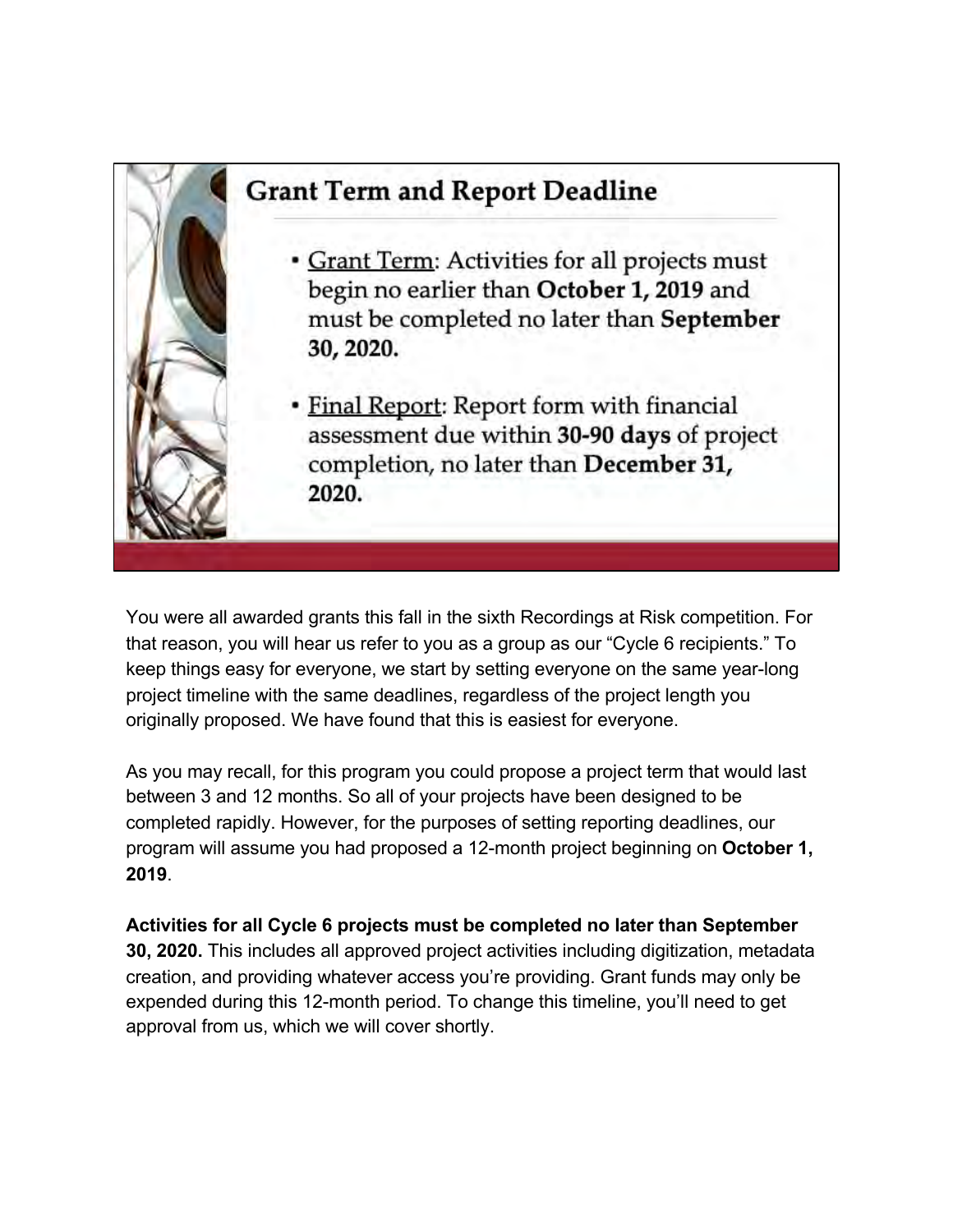With very few exceptions, there is only one report required for this program. Your final report form and financial assessment are due within 30-90 days of project completion. So this would mean that the latest possible reporting deadline would be **December 31, 2020**.

You may find that your project ends earlier than September 30, 2020, or that you're ready to submit your report earlier than December 31, 2020. You are always welcome to submit your final report early. If that is the case, you'll need to contact the CLIR Grants Team [at recordingsatrisk@clir.o](mailto:recordingsatrisk@clir.org)rg so we can start the reporting process.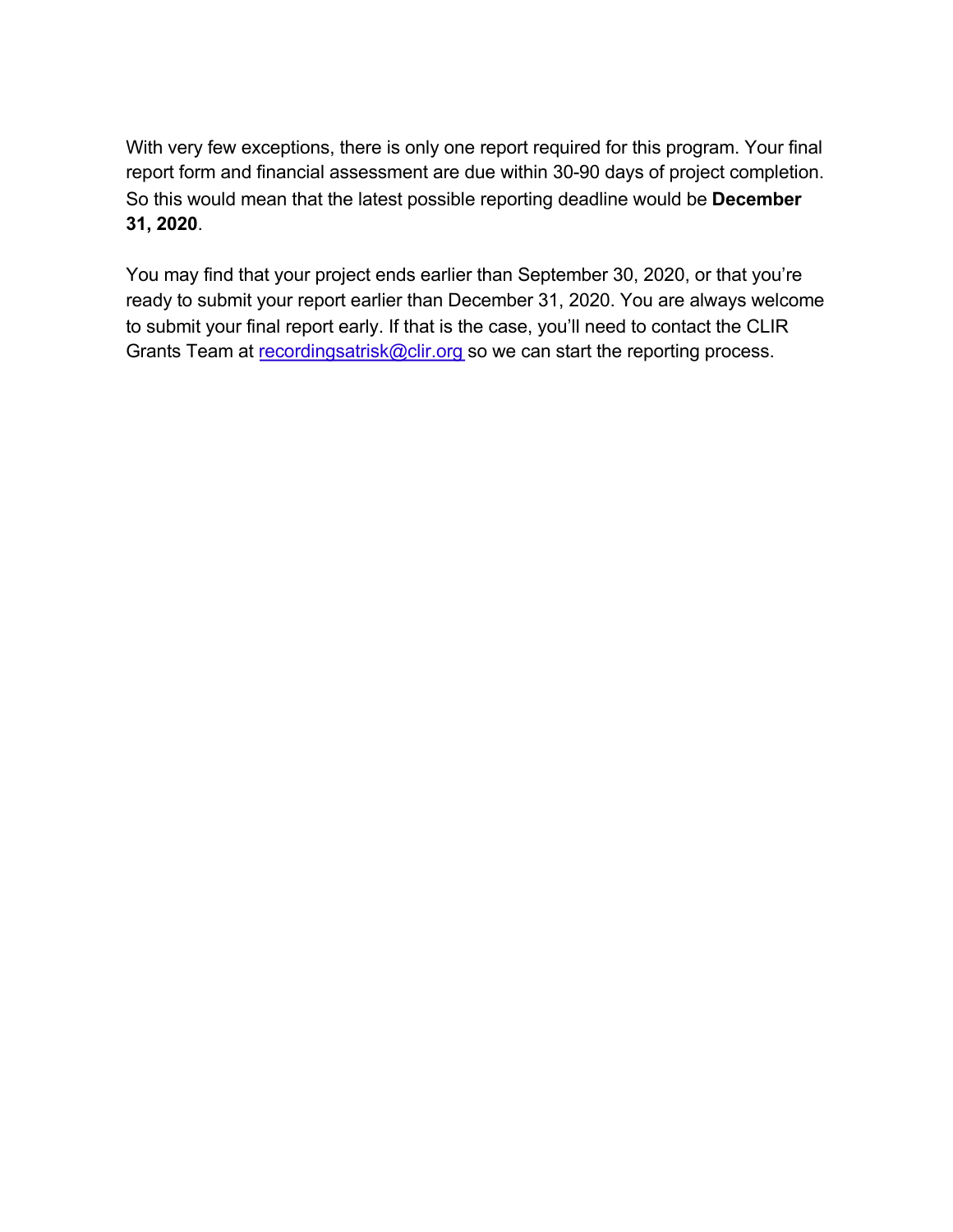| https://clir.smapply.io/                                                                                                                                                                                                                                                                                                                               |                                                                                                                                                                                                                                                                                                                                                                                                                                                                                                                                                                                                                                                                                                                                                                                                                                                             |  |
|--------------------------------------------------------------------------------------------------------------------------------------------------------------------------------------------------------------------------------------------------------------------------------------------------------------------------------------------------------|-------------------------------------------------------------------------------------------------------------------------------------------------------------------------------------------------------------------------------------------------------------------------------------------------------------------------------------------------------------------------------------------------------------------------------------------------------------------------------------------------------------------------------------------------------------------------------------------------------------------------------------------------------------------------------------------------------------------------------------------------------------------------------------------------------------------------------------------------------------|--|
|                                                                                                                                                                                                                                                                                                                                                        | Council on<br><b>Library</b> and<br>Information<br>Respurrers<br>Council on Library and Information Resources                                                                                                                                                                                                                                                                                                                                                                                                                                                                                                                                                                                                                                                                                                                                               |  |
| pottested Berlineted spottsviller.<br>Programs                                                                                                                                                                                                                                                                                                         | D.A.Sypra-longer-contact reason mailing and keeps expressed is community will have a share between and<br>compatible of Egric scaring. By firme collater with counting it town decisioned neckended businessly arrange majoring and<br>m.                                                                                                                                                                                                                                                                                                                                                                                                                                                                                                                                                                                                                   |  |
| Recordings at Risk<br>modera il tori inter decilito<br>Automatical Content<br><b>Construction</b><br>Philosophy is And in a national regresting program advocational.<br>By CLIR in a speed the presentation of rank and asiasis politiciant.<br>availables shown of high seriously state recoupling as<br><b>UDOSHIPS</b><br>\$10000.00 to \$50000.00 | Digitizing Hidden Collections<br>and a present construction of Experiment<br>$\frac{1}{2} \left( \frac{1}{2} \right) \left( \frac{1}{2} \right) \left( \frac{1}{2} \right) \left( \frac{1}{2} \right) \left( \frac{1}{2} \right) \left( \frac{1}{2} \right) \left( \frac{1}{2} \right) \left( \frac{1}{2} \right) \left( \frac{1}{2} \right) \left( \frac{1}{2} \right) \left( \frac{1}{2} \right) \left( \frac{1}{2} \right) \left( \frac{1}{2} \right) \left( \frac{1}{2} \right) \left( \frac{1}{2} \right) \left( \frac{1}{2} \right) \left( \frac$<br>(April 11) 1933an April at 5 (11) 5 February 2nd Pertilieus 2012 (Figs.)<br>Illinois and Assembly and Henri Lines<br>extreme guarty competitive address reads by the Cannell deal decays.<br>and information interesting Continue registrate prior and velocity.<br>project-attention/restrained |  |

Grant reports are submitted through the same portal you used to submit your application, called SM Apply. You can also find a link to this on the Recipient Resources page on the Recordings At Risk website. All communication and reminders for reporting will be sent to the primary principal investigator (or PI), but there's no limit to the number of other project staff that can be kept in the loop. If there are any others involved in project work who need such notifications, you will need to send to our program email address the names and contact information for those people. Please share this information as soon as possible so we can keep our records up to date.

If you can, you should login to SM Apply **using the same email address and password you used to create your application**. If you use these same credentials, you should automatically see the reporting form for your project when you log in. If you forget these credentials or lose access to them for any reason (for example, if the person who created your application leaves your organization), you will need to contact us through the program em[ail \(recordingsatrisk@clir.o](mailto:recordingsatrisk@clir.org)rg) so that we can link your report to the correct credentials.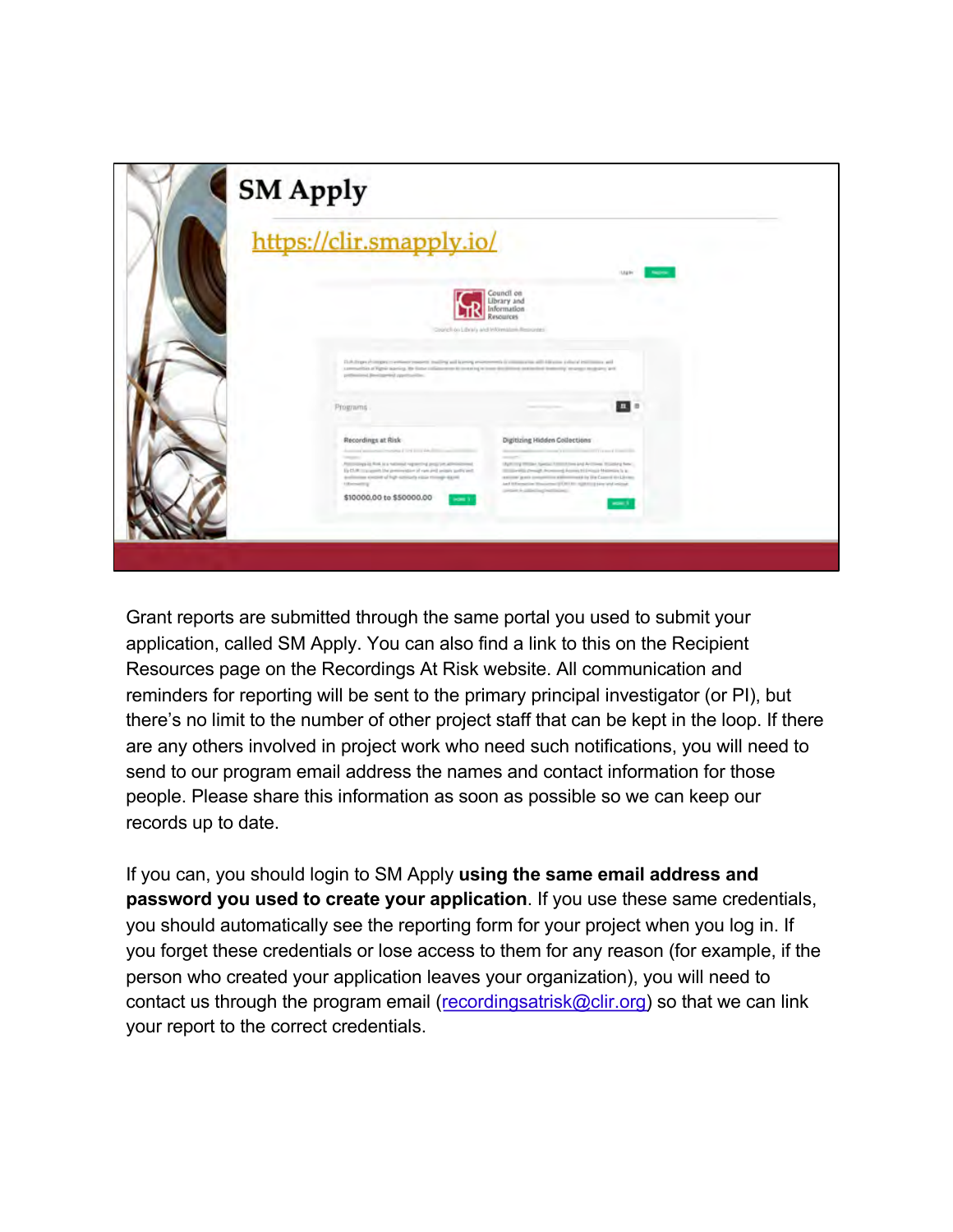An additional way to future-proof your team's access to the report is to log in using the application credentials, hit "start" to pretend like you're starting your report, then add other team members' email addresses as "collaborators" on your report. Collaborators will then receive an automatic invitation to verify their email addresses and create their own passwords to access the system. Once they do this, they will also be able to log in to view the report and enter data. One of the system's safety measures insures that only the primary principal investigator is able submit a report, so if one of the collaborators eventually needs to submit, that person will still need to contact us to make sure this can happen.

We're now going to take you on a tour of the reporting form itself.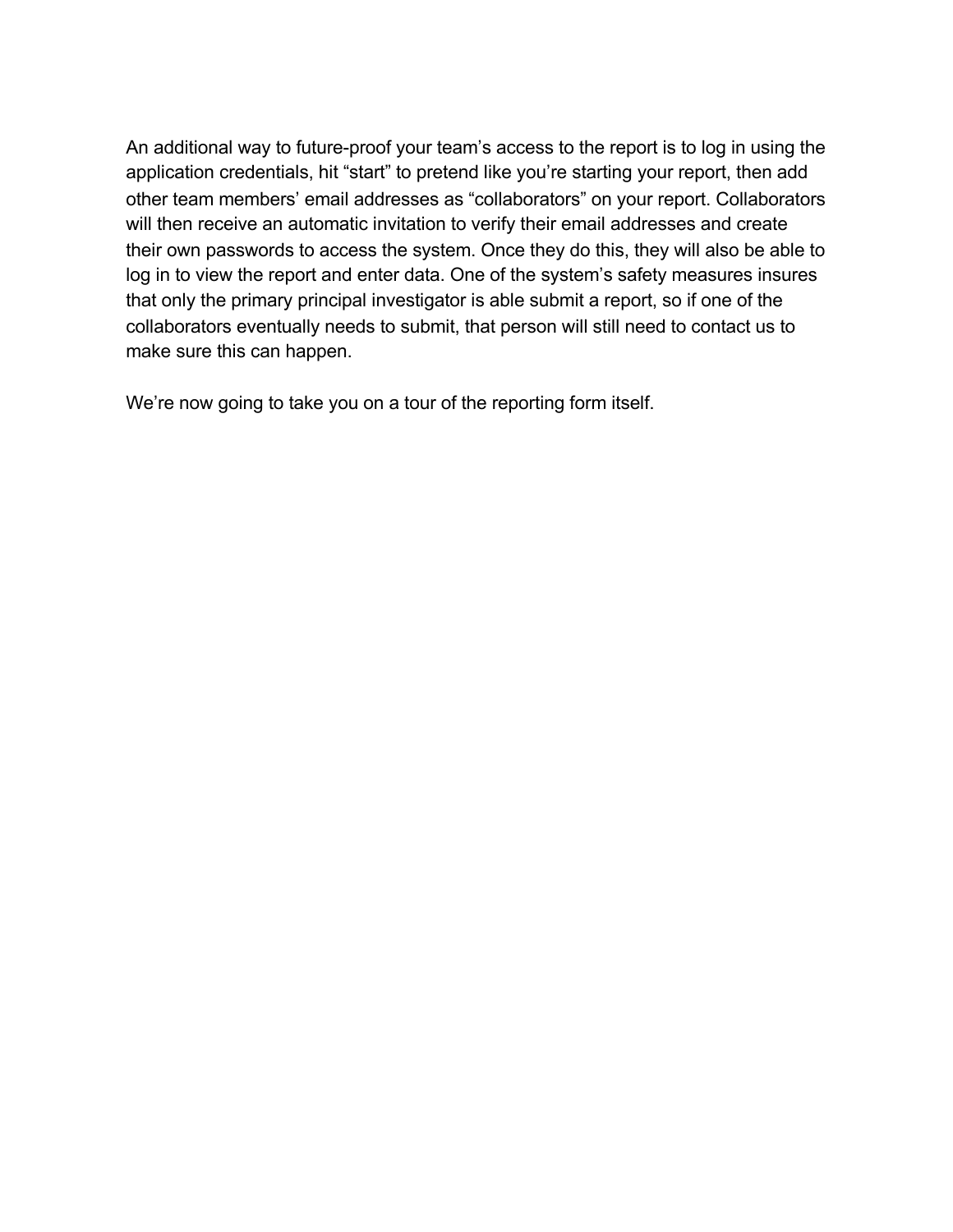| C Death Annee III<br>Form for "Report Form: Grantee"                                                                             |
|----------------------------------------------------------------------------------------------------------------------------------|
| Project Title                                                                                                                    |
| Institution/Organization                                                                                                         |
| Quantitative Assessment                                                                                                          |
| Numbers and types of recordings nominated for digitiration<br>Estimated number of hours of recordings nominated for digitization |
| Numbers of recordings actually digitized                                                                                         |
| Numbers of hours actually digitized<br>Numbers of preservation-quality digital files produced                                    |

The first section of the report is the quantitative assessment. Here you'll be entering information related to the numbers and types of recordings nominated for digitization, the number of archival master files produced, and variances between the estimated and actual digitization numbers. To complete this part, it will be helpful to have access to your original proposal for your project. Taking the time now to put a copy of your proposal in a place where all team members can access it is a good idea. You can download a copy of your proposal by logging in to the system using the same credentials you used to create your application. If you don't know where to find a copy of your proposal, you can also email us to ask for one.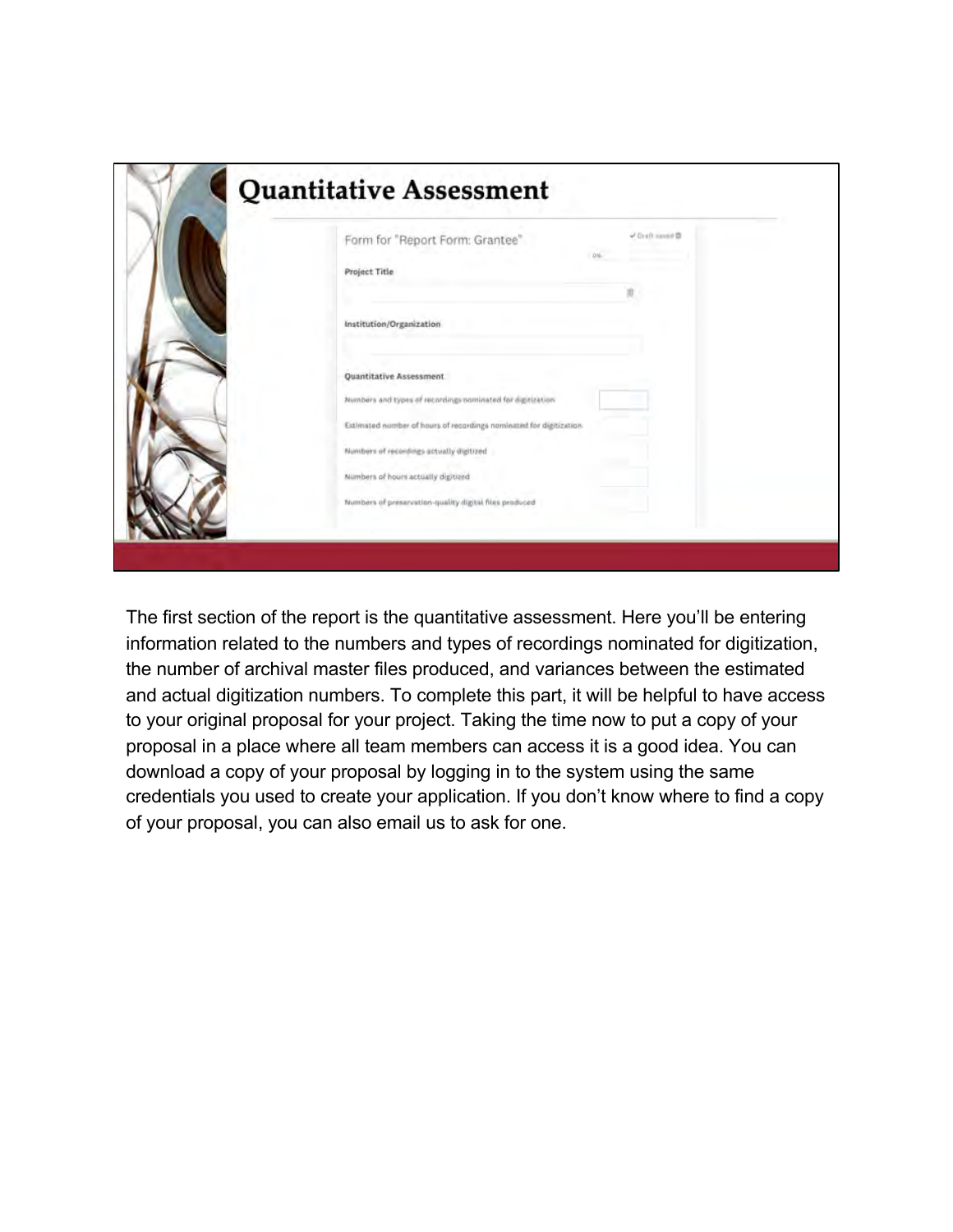

The next reporting section includes space to document project developments, both internal and public. Internal developments may include things like:

• digitization metrics such as tracking time data for steps in the project workflow (preparing materials for shipping to the vendor, metadata creation, ingest, etc.),

• the implementation of new workflows, standards, protocols, and/or procedures for digitization and description,

• the implementation of new tools or systems,

• and new donations and/or grant applications

CLIR pulls together data about the impact of its program for its own annual reporting to The Andrew W. Mellon Foundation, so providing as many details as you can about the ways that this opportunity affected your organization, collections, staff, and ways of working will be very helpful to us. Taking notes somewhere about the impact of this grant will help you easily complete this section.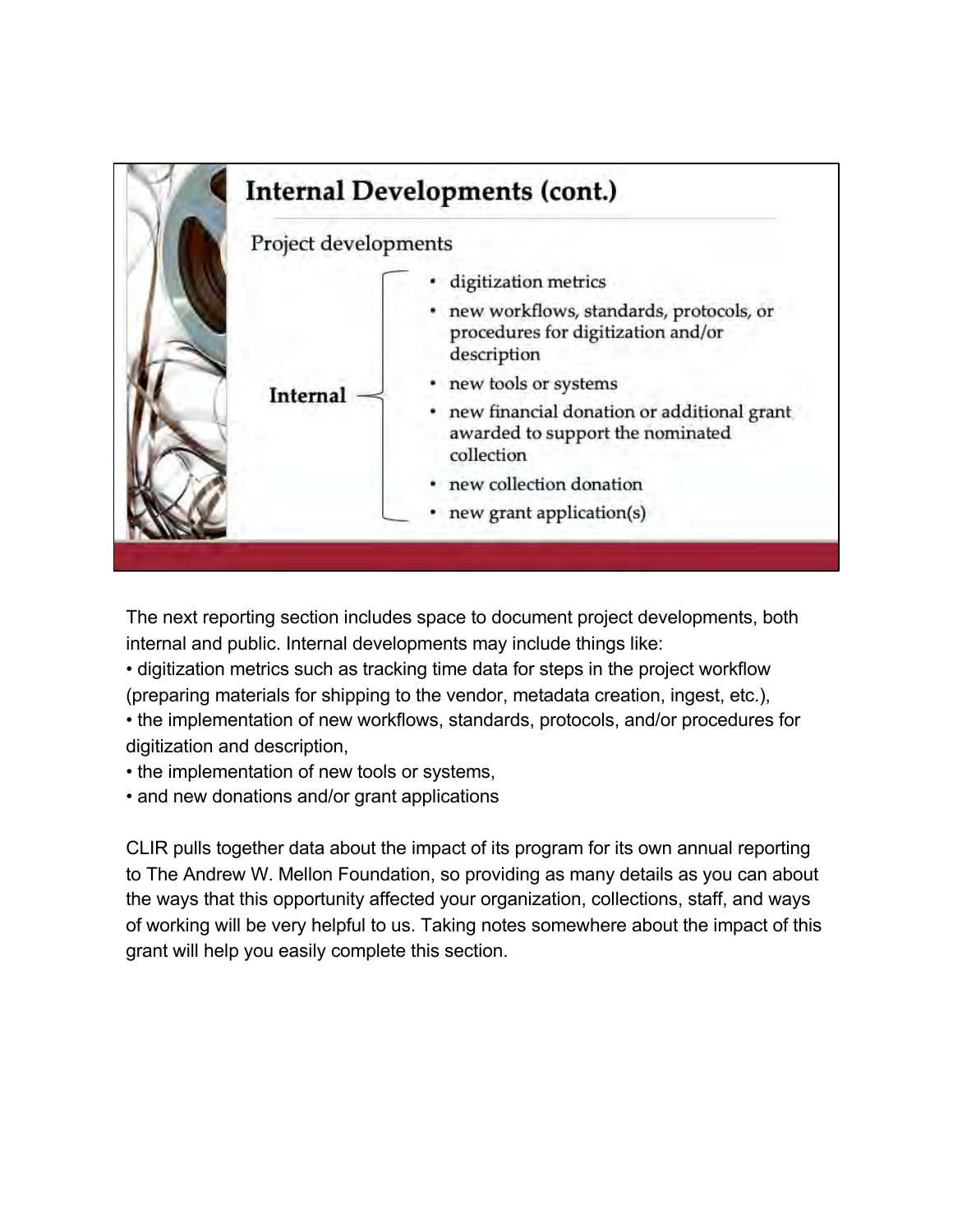

We also want to hear about Public developments, such as:

• The creation of new blogs, social media accounts, websites or even content created for existing ones;

- Research guides, online or physical exhibitions, or news articles;
- The incorporation of digitized materials into curricula at any educational level,

• Or publications or presentations about the project or arising from research using the digitized materials.

Again, keeping a file with copies of these kinds of documentation will make the reporting process easy for you. You will also have a chance to append copies of these documents to your report, demonstrating the varied and creative ways you will use your project to educate and serve others.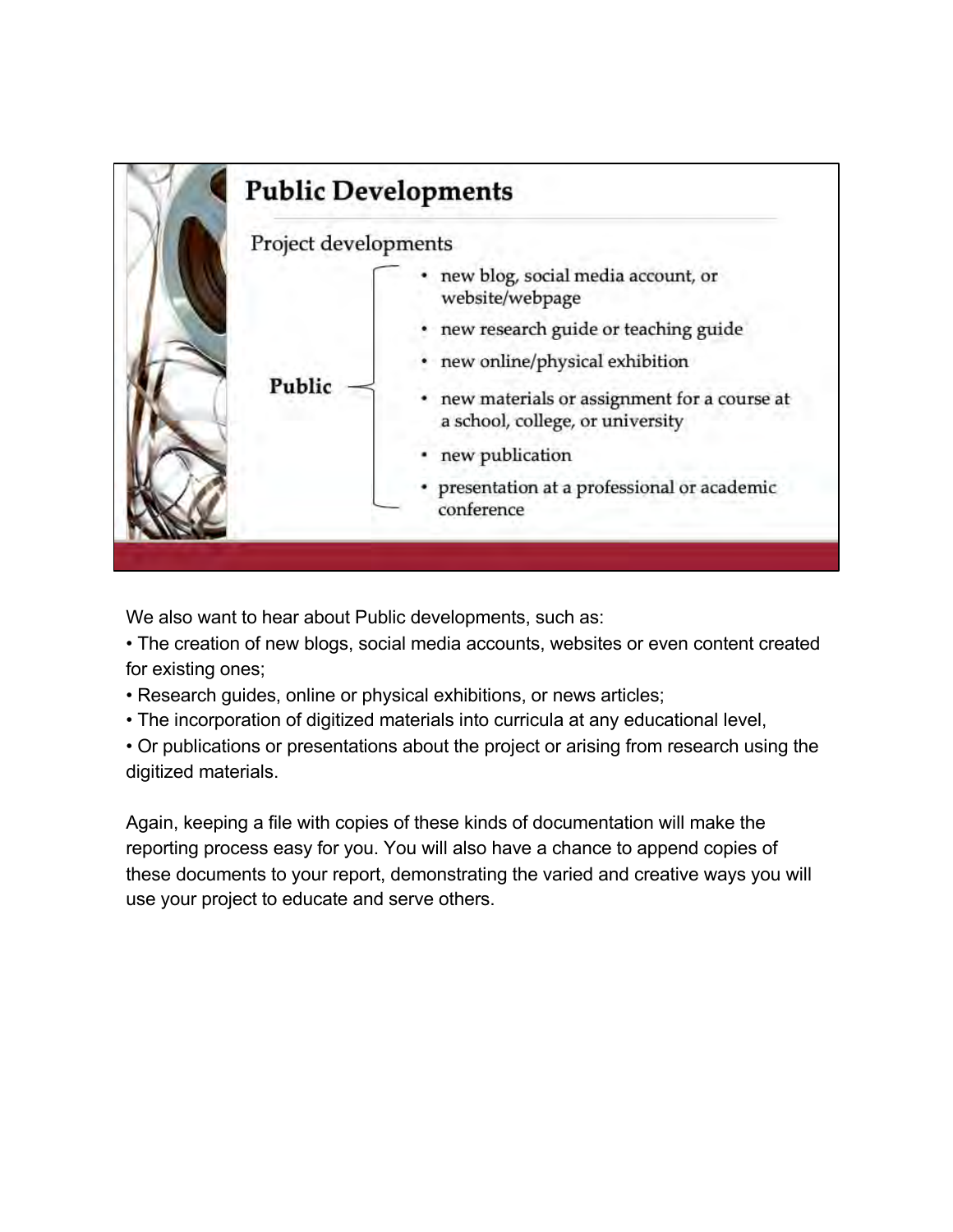| New internal developments that have resulted from project work.<br>Check all that apply to your project.         |
|------------------------------------------------------------------------------------------------------------------|
| digitization metrics (e.g. tracking time data for steps in the project workflow)                                 |
| o<br>implemented new workflows, standards, protocols, or procedures for digitization or description<br>(specify) |
| implemented new tools or systems (specify)                                                                       |
| new financial donation or additional grant awarded to support the nominated collection                           |
| new collection donation                                                                                          |
| new grant application(s)                                                                                         |
| other (mention below, then address in subsequent sections)                                                       |
|                                                                                                                  |

Here's a quick glimpse of what these "impact" questions look like on the reporting form. The report form includes simple checkboxes to document activity which you'll then have the opportunity to explain further in the narrative portion of your report. Here is the checklist for internal impacts...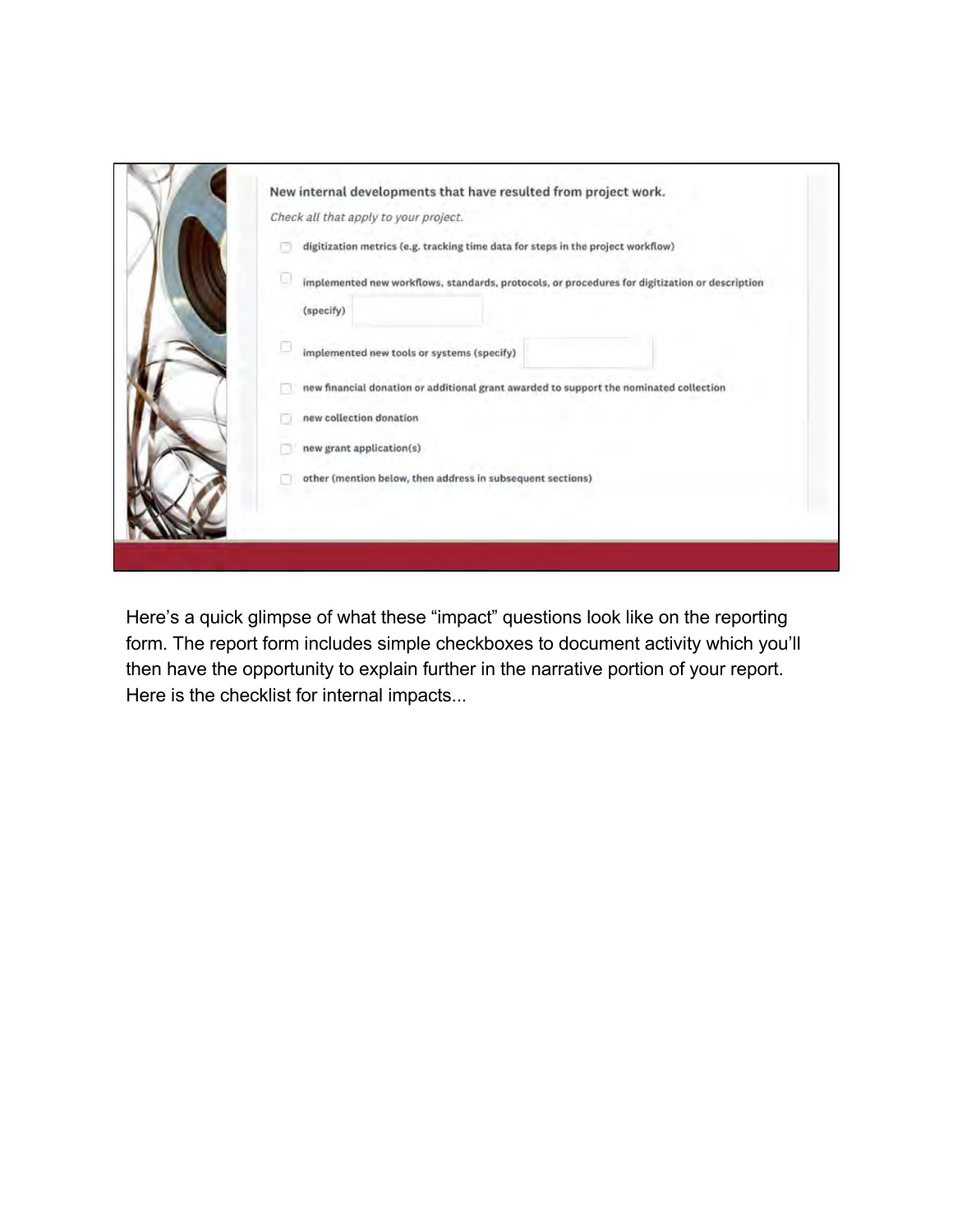

And here is the checklist for public outcomes. Because Recordings at Risk is designed to support smaller-scale efforts focused on preservation reformatting of audio and audiovisual materials over short periods of time, CLIR does **not** expect that all of these things will happen in the course of your work. Most recipients just check two or three boxes here, and some don't check any--that is ok. Just check any boxes that do apply to you, so we will know to look for them in your narrative and to account for them in our own summary reporting to the Mellon Foundation.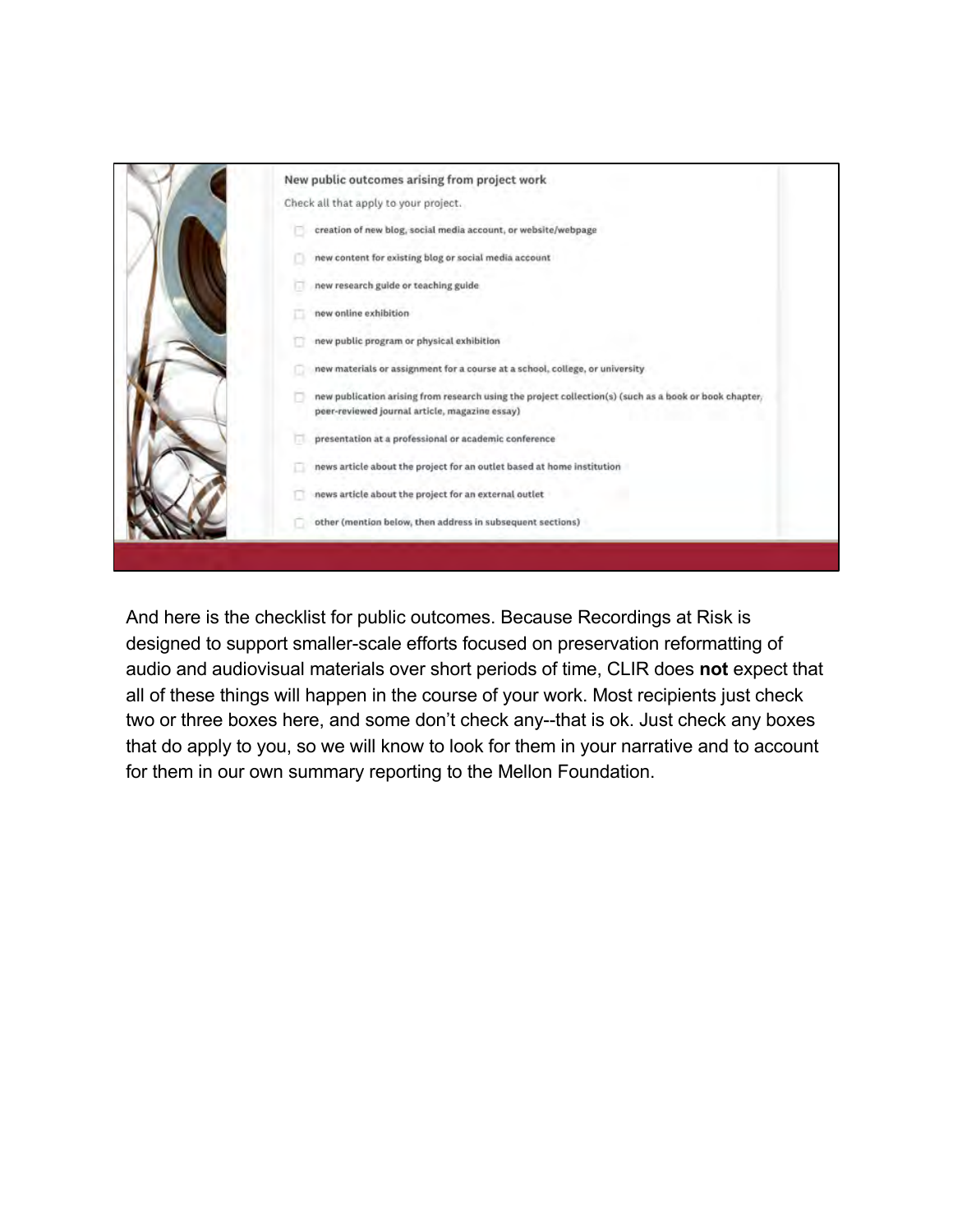

Next, we ask grant recipients to share with us where users can go to find information about the digital copies of the recordings reformatted through your project. Some of you will be providing public access to both the digital files and the associated metadata created through your project, and some may only be providing public access to the metadata.

This is a good place to remind everyone that creating and providing access to metadata for the digital copies of the recordings created through your project is a requirement of the program, unless a specific exception was made in your proposal for cultural reasons. CLIR expects that you will create and publish online at least some basic metadata for the digital copies of the recordings, so people can learn about what you have. At the end of your project, you may still have work to do to add richer descriptions, subject headings, or even transcriptions or captions, but we do expect that some basic records about what you've done be posted somewhere online.

You'll have the option to include up to 10 URLS in the report section. We encourage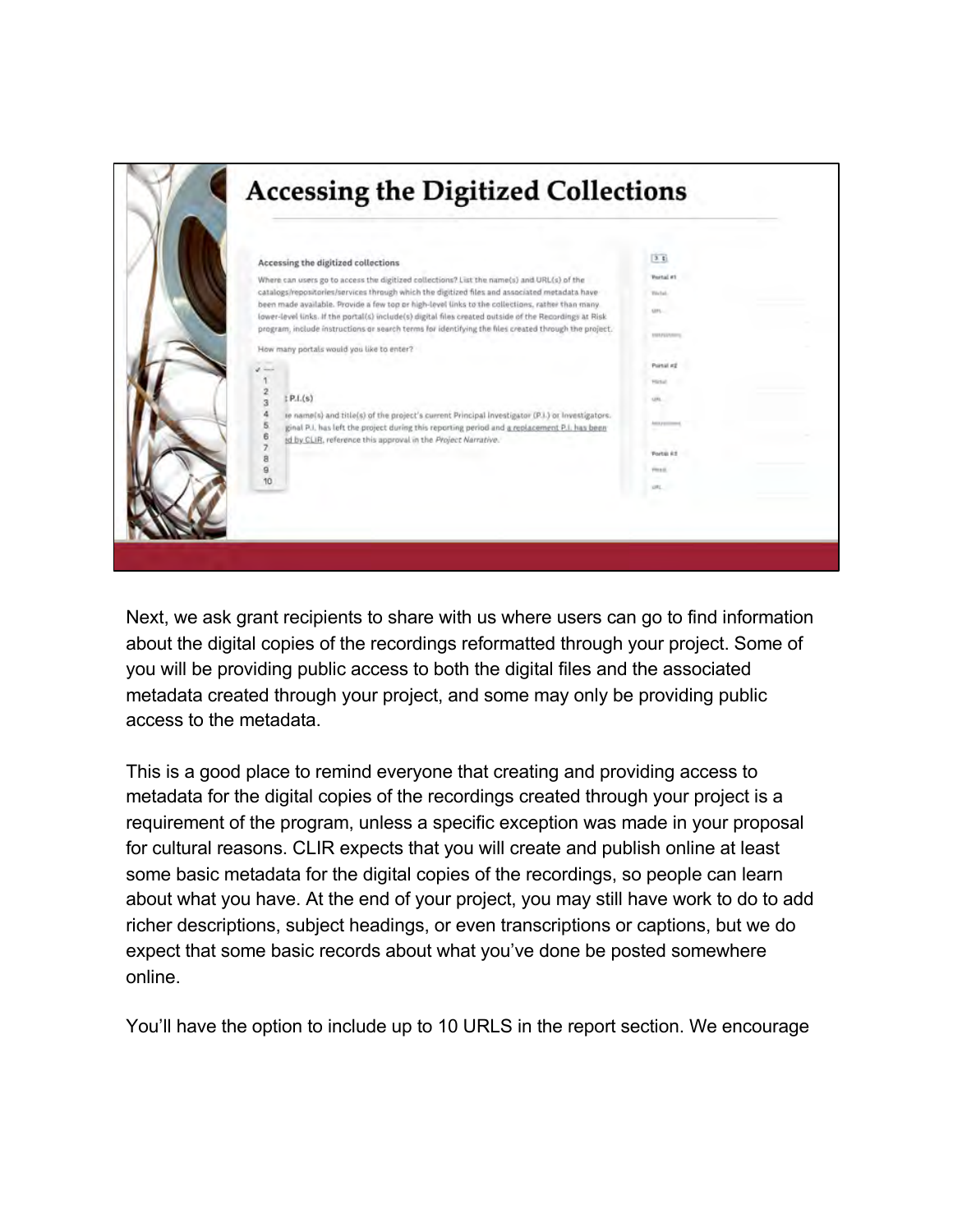you to provide a few high-level links to the collections rather than many lower level links. These links allow us to verify that you have made metadata accessible, at the least, and well as verify that those of you who can make the digital surrogates of recordings available for streaming online have done so. Again, we understand that for some of you, legal and ethical issues will make it impossible to provide full access to copies of your recordings; if this is the case, you just need to provide one or more links to where your metadata is at the end of your project. You can also provide more information about future locations for your metadata and files in the narrative sections of your report.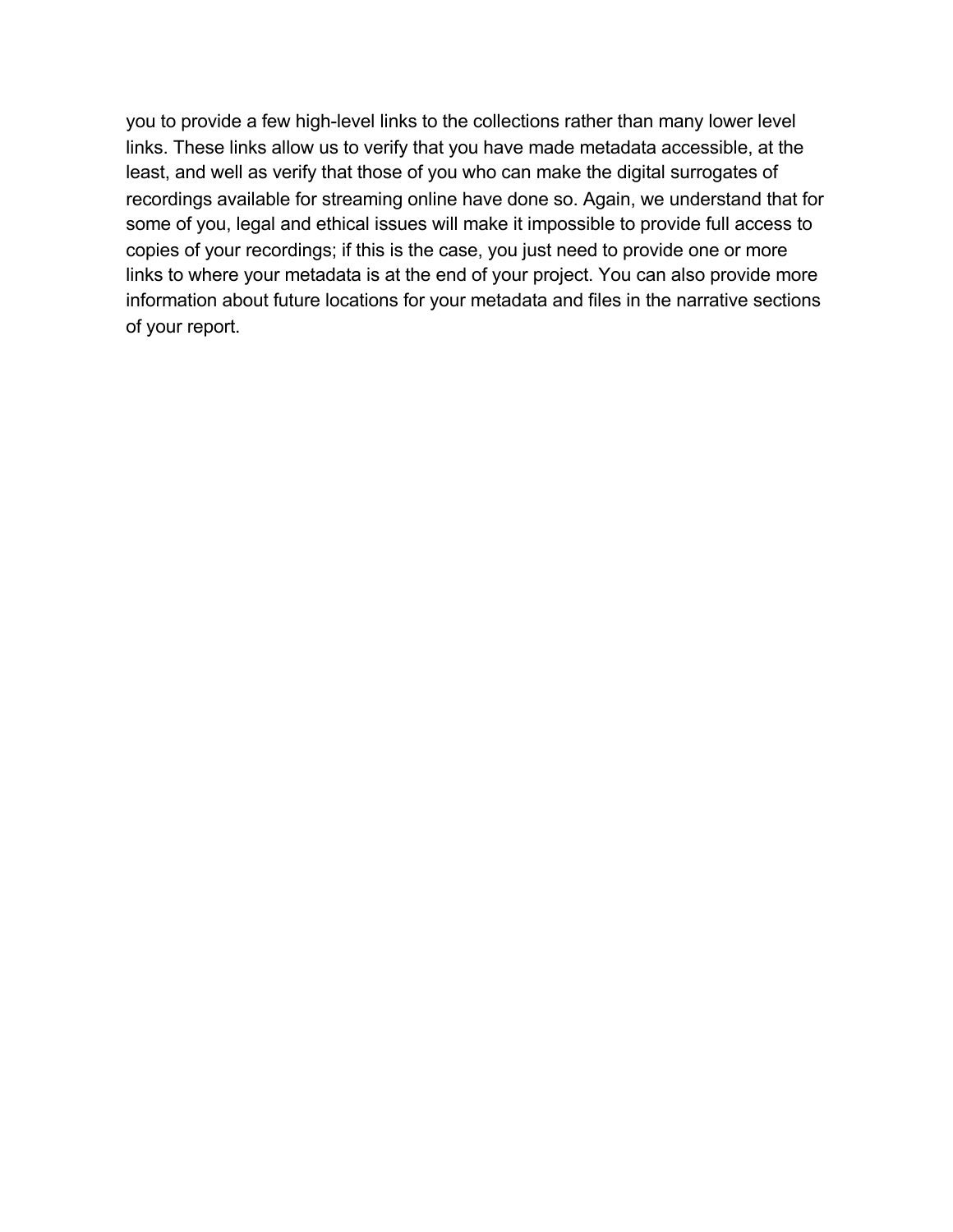| Contact name, title, and institution<br>Provide the name, title, and institution of the person CLIR should contact with<br>questions regarding this report.                                                                                                      | Project P.I.(s)<br>Enter the name(s) and title(s) of the project's current Principal investigator (P.) or<br>Investigators. If an original P.I. has left the project during this reporting period and a<br>replacement P.I. has been approved by CLIR, reference chis approval in the Project<br>Narrative. |
|------------------------------------------------------------------------------------------------------------------------------------------------------------------------------------------------------------------------------------------------------------------|-------------------------------------------------------------------------------------------------------------------------------------------------------------------------------------------------------------------------------------------------------------------------------------------------------------|
| First Name<br>Last Name<br>Title                                                                                                                                                                                                                                 |                                                                                                                                                                                                                                                                                                             |
| Institution<br>Contact e-mail address<br>Provide the e-mail address for the person CLIR should contact with any questional<br>regarding this report. This person will also receive a copy of this report, including all<br>files uploaded, following suhmission. | Service Provider<br>Name<br>Contact Name                                                                                                                                                                                                                                                                    |
|                                                                                                                                                                                                                                                                  | gmail address:<br>Telephone number                                                                                                                                                                                                                                                                          |

You'll then provide the contact information for the project's PIs, service provider, and the person who should be contacted if questions emerge about the report.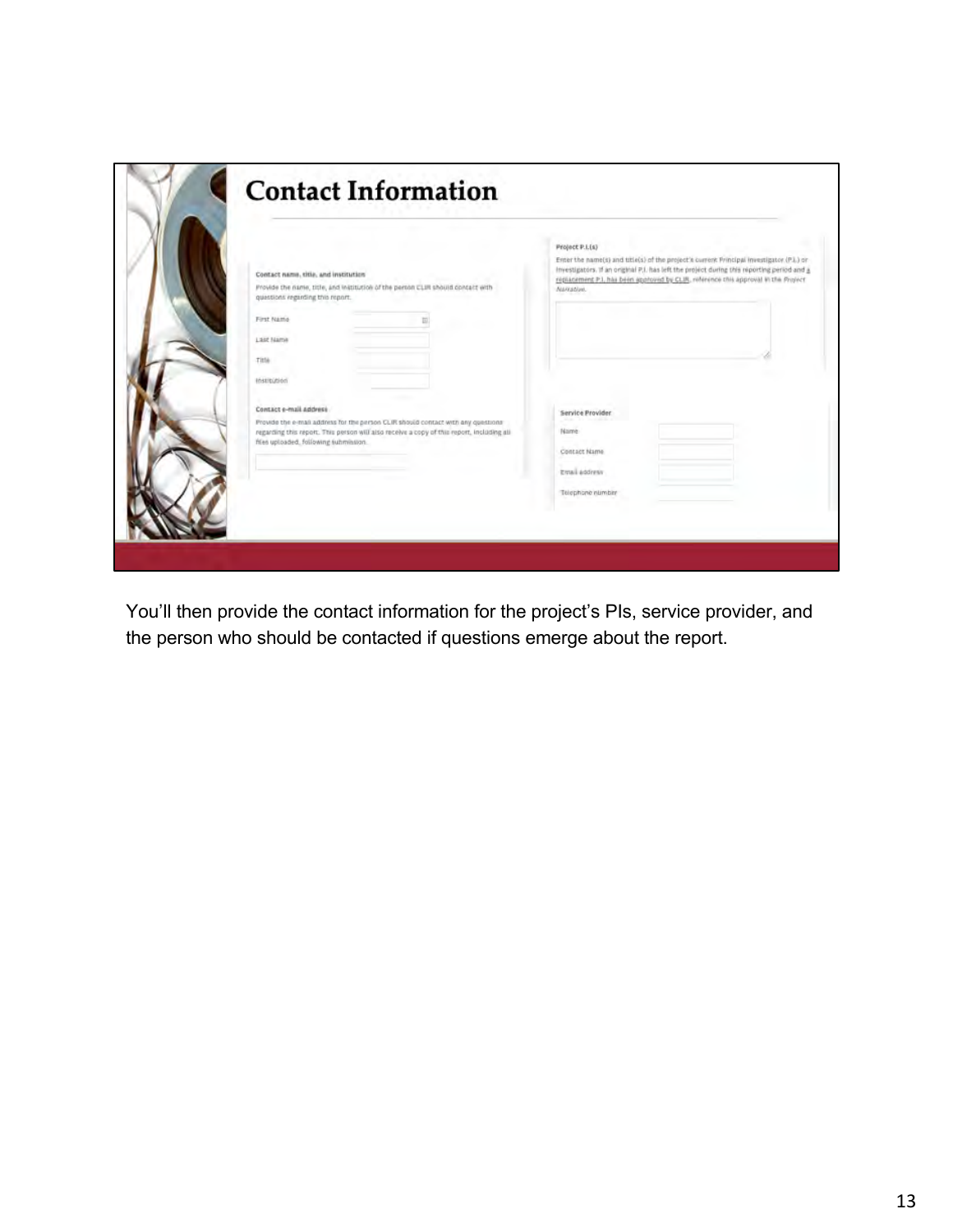

Next, you'll add your financial narrative and either save this section of the form or mark it as complete. The financial narrative should address each line in your project budget.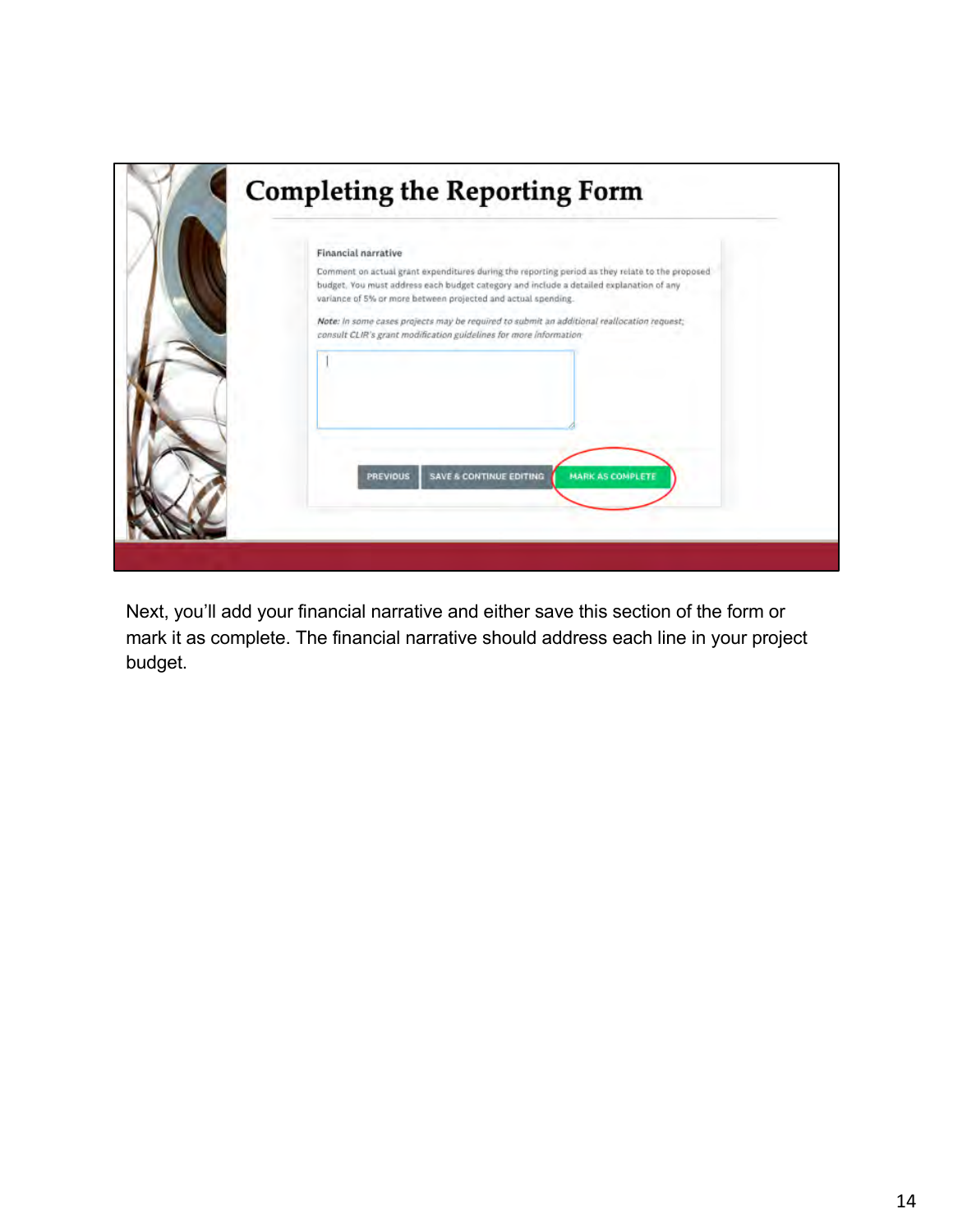| Cheko application                                       | <b>Muset Form Grantes</b><br>58<br>12.5<br>Limplaned Pres. (1976) Sevill PA (EST)                                                                                                                                                                                                                         |
|---------------------------------------------------------|-----------------------------------------------------------------------------------------------------------------------------------------------------------------------------------------------------------------------------------------------------------------------------------------------------------|
| Necessitivity at Audi                                   |                                                                                                                                                                                                                                                                                                           |
| 0000000084                                              | Form for "Report Form: Grantee"                                                                                                                                                                                                                                                                           |
| (B: (km) court                                          | <b>Project Title</b>                                                                                                                                                                                                                                                                                      |
| B: Report Form Grantee                                  | Test                                                                                                                                                                                                                                                                                                      |
|                                                         |                                                                                                                                                                                                                                                                                                           |
| Fi Praject Numitive                                     | Insthition/Departments.                                                                                                                                                                                                                                                                                   |
|                                                         | Test                                                                                                                                                                                                                                                                                                      |
| Fi Upload manifest                                      | <b>Quantitative Azpenanted</b>                                                                                                                                                                                                                                                                            |
| (i) Financial Region                                    | Nummers'and tipors of investings reminismed by sharking<br>Drivers from the of front (I'm ordinary contained by<br><b>Ballisadium</b>                                                                                                                                                                     |
|                                                         | Nastery of anothrigit Amady (Bulliout                                                                                                                                                                                                                                                                     |
| Ashiritana). (Forstromma 61) con-<br>$\lbrack 7\rbrack$ | Fortier Lof Asses Art selly Burles 1<br>Automotivements mush against present                                                                                                                                                                                                                              |
| pass Former                                             |                                                                                                                                                                                                                                                                                                           |
| Linfold responsed basical committees                    | Oydansi Dela Contribution                                                                                                                                                                                                                                                                                 |
|                                                         | Are you interested to continuing data from your project to the DLF's Doltzstate Cost Camalage 1 You can know.<br>ever also I By Cost Calculate and how to contribute data tiges. For more information, contact Jugos.                                                                                     |
| look kelled (Rey) 2008 too LLPH GUITE                   | Ongman Ancountercommittee and                                                                                                                                                                                                                                                                             |
| <b>REVIEW &amp; SUMMY</b>                               | fillile that attroved the Digitalation Cost Calculator's Aid accepting itals perseiving to audio and visito collections<br>all this first. the project leaders are planning to majored the project to accommodate this data and as are assking<br>parties conceled in stars-g informable about this work. |
|                                                         |                                                                                                                                                                                                                                                                                                           |
|                                                         |                                                                                                                                                                                                                                                                                                           |
|                                                         | New Internal dependences that have resulted from armed work.                                                                                                                                                                                                                                              |

Marking the report as complete will take you to the review page, where you can doublecheck the information you entered, and see the additional steps you need to take.

There are a few documents to upload before you'll be ready to submit your report. If you look to the left side of the screen, you can see buttons that will prompt you to upload the remaining components of the report, which we'll go over now one by one.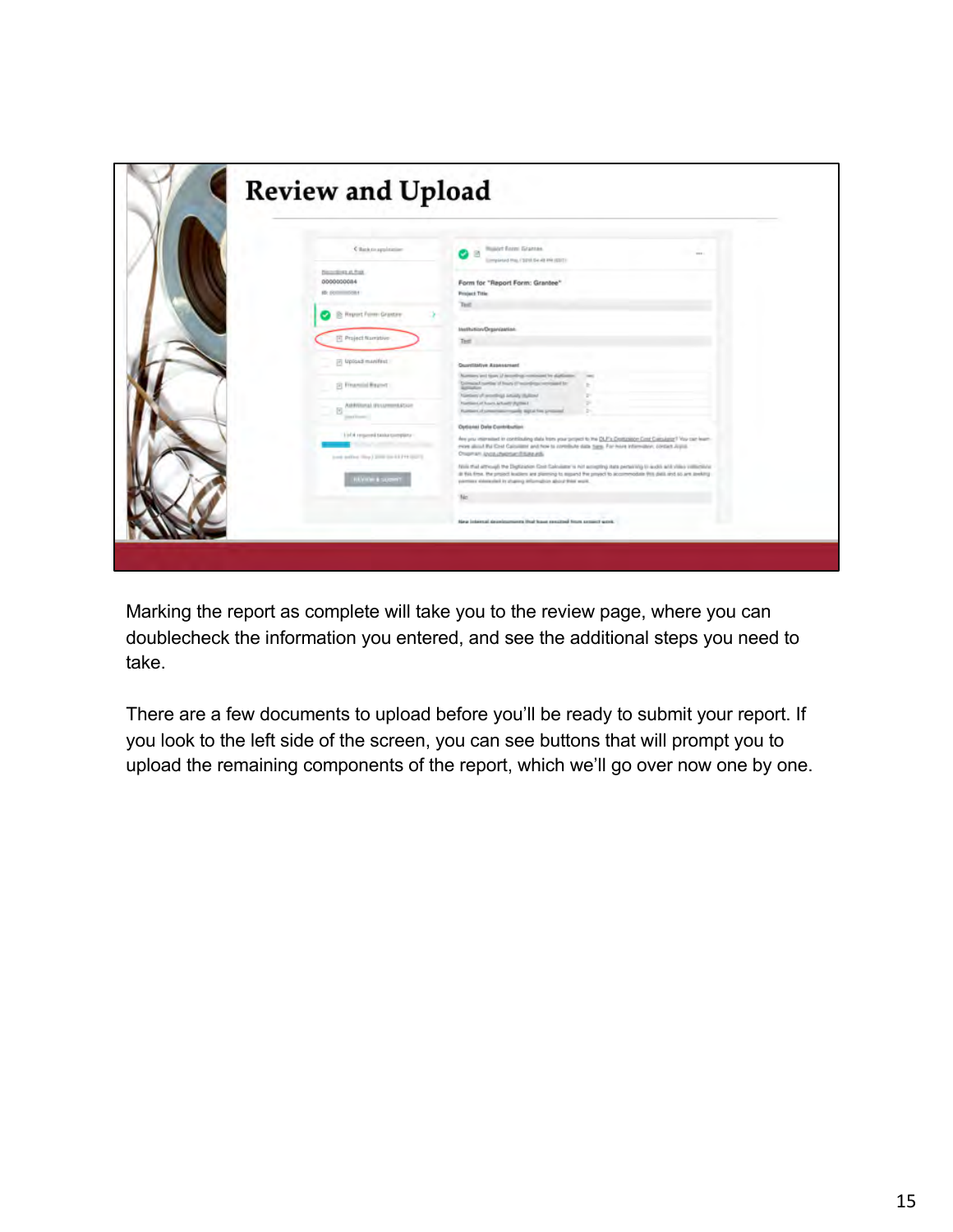

The first, and perhaps most important part of your report is the Project Narrative. This will be an uploaded document of no more than **6 pages** which will contain the types of information listed here:

- A summary of the project and purpose of your grant
- Your progress toward expected outcomes where you can explain the numbers, including any variances in your quantitative section
- Any surprises, setbacks, and challenges that you faced
- Significant accomplishments and lessons learned
- And finally, your future plans

Ultimately, this is information that will help us create resources that can be of use to other institutions wanting to initiate their own a/v digitization projects. We'll also share the lessons learned from grantees with our funder, The Andrew W. Mellon Foundation, which receives a copy of every report.

If you take the time to compile notes somewhere about these topics during the course of your project and save those notes in the same place you keep your copy of the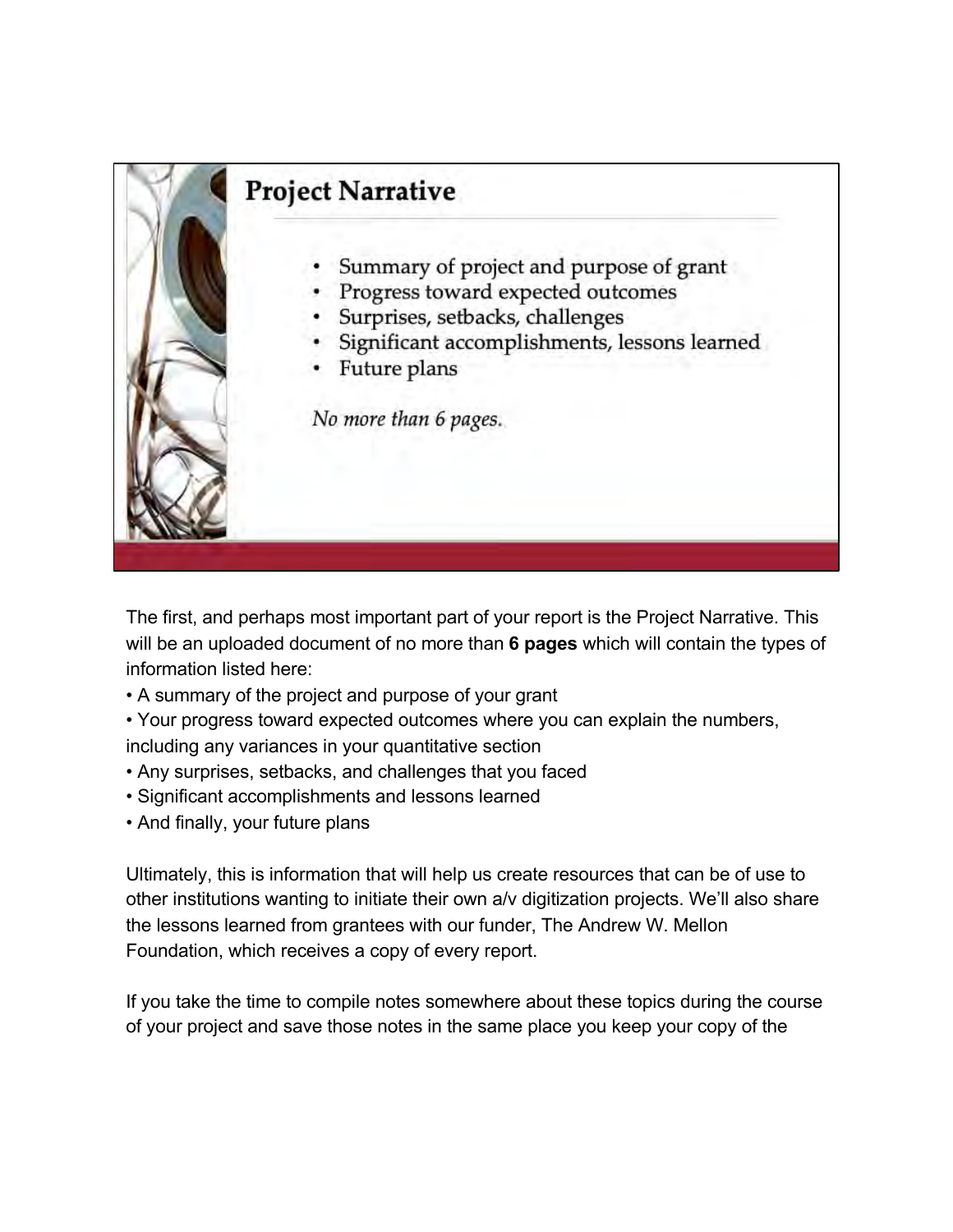original proposal, you will thank yourself when the final report deadline approaches.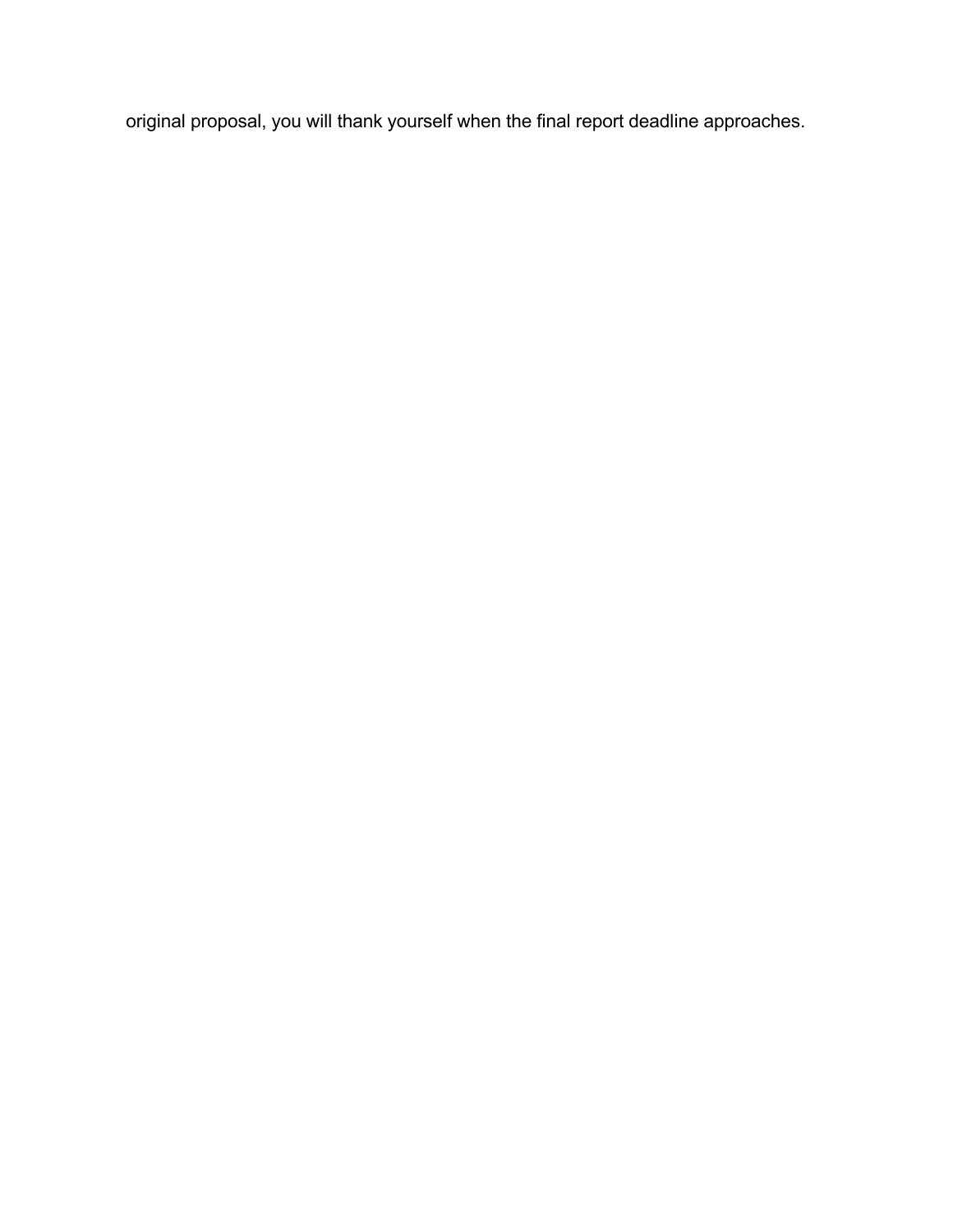|  | C lines to application.                              | (ii) Project Namatiye                                                                                                                                                                                                                                                                                                                                                                                                                                                                                                                             | <b>HALL</b>           |
|--|------------------------------------------------------|---------------------------------------------------------------------------------------------------------------------------------------------------------------------------------------------------------------------------------------------------------------------------------------------------------------------------------------------------------------------------------------------------------------------------------------------------------------------------------------------------------------------------------------------------|-----------------------|
|  | Engelsen at Rick<br>0000000084<br>ID: 0000000084     | <b>O</b> Task instructions Hide<br>Upload a narrative of no more than 6 pages that includes:<br>· a summary of the project and purpose of the grant.<br>. progress made toward the expected outcomes of the grant:<br>. surprises, subsides, or challenges (now discoveries about recordings digitized through the<br>project, conservation problems, rights issues, quantities digitized more or less than<br>anticipated, changes in project feam or loadership, implementing new workflows or systems.<br>more difficult than expected, sec.); |                       |
|  | <b>B. Report Form: Grunder</b>                       |                                                                                                                                                                                                                                                                                                                                                                                                                                                                                                                                                   |                       |
|  | (5) Project Narrative                                |                                                                                                                                                                                                                                                                                                                                                                                                                                                                                                                                                   |                       |
|  | (ii) Upload manifest:                                | · and any other significant accomplishments or lessonx bramed<br>+ plant and goals for the period following the grant.                                                                                                                                                                                                                                                                                                                                                                                                                            |                       |
|  | (ii) Financial Report                                |                                                                                                                                                                                                                                                                                                                                                                                                                                                                                                                                                   |                       |
|  | Additional documentation.<br>刊<br><b>Institucial</b> |                                                                                                                                                                                                                                                                                                                                                                                                                                                                                                                                                   |                       |
|  | 115 A required Takis domains                         | <b>ATTACHERE</b>                                                                                                                                                                                                                                                                                                                                                                                                                                                                                                                                  |                       |
|  | Last editors Hay Tayta De do PH (EST)                | <b>Rom Abounted format</b>                                                                                                                                                                                                                                                                                                                                                                                                                                                                                                                        |                       |
|  | <b>TIMOUL A WAYNE</b>                                |                                                                                                                                                                                                                                                                                                                                                                                                                                                                                                                                                   | <b>HAVE ALCOHNERY</b> |

Here's a screenshot of what you'll see when you're asked to upload the form, which you'll notice includes directions about all the topics your narrative report should cover.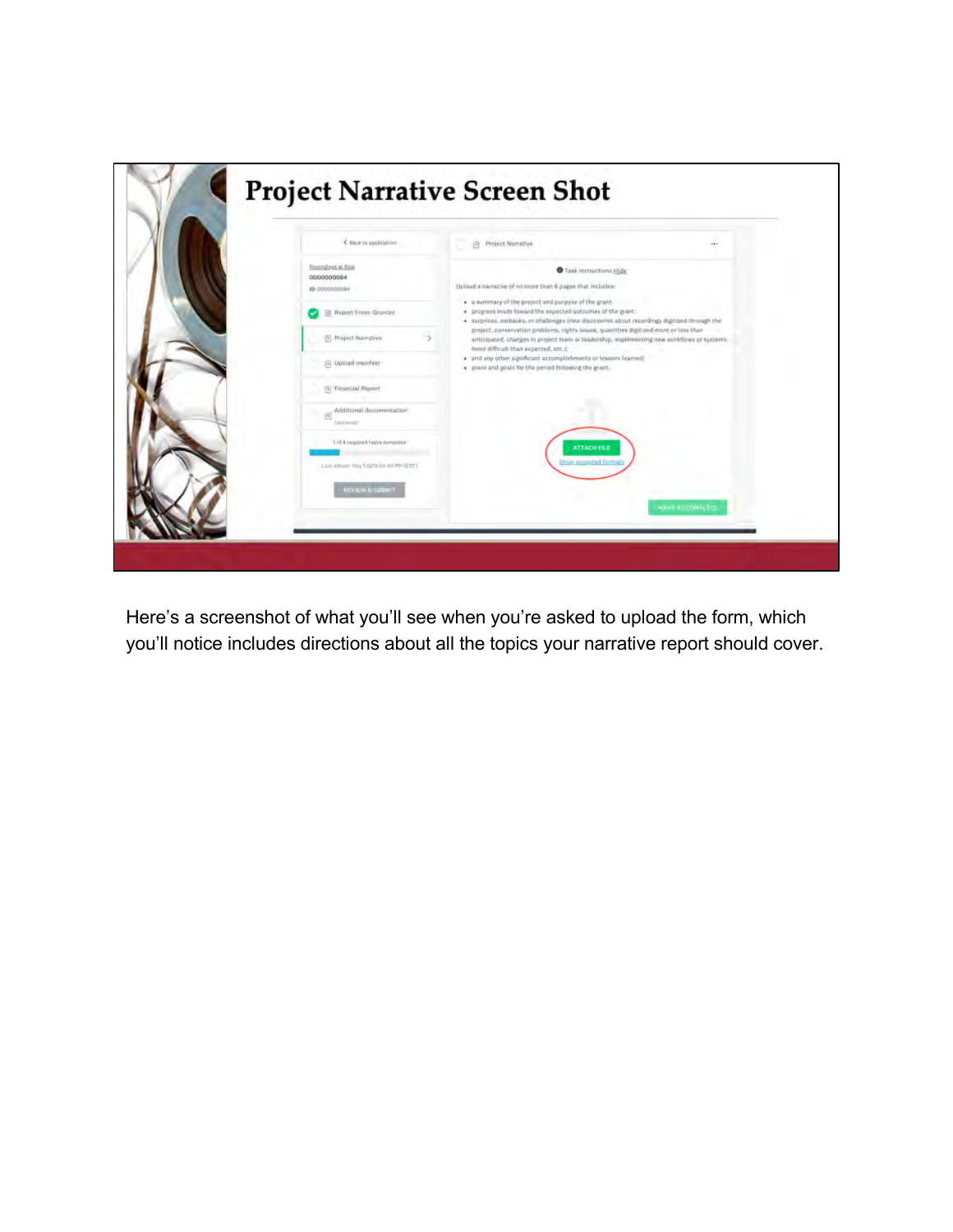

You'll also be asked to upload a project manifest, a spreadsheet which includes the names and locations of the digital files (normally, the access copies), as well as notations about any checksums and restrictions. We're requiring this because we are developing a tool--a kind of web crawler--that will allow us to conduct periodic checks that the online files created through CLIR's digitization regranting programs are, in fact, online.

Note that CLIR's template for this has multiple tabs, including one with instructions, so be sure to read through all of them.

Taking a look at this template now, and building in time to create this document into your workflow, will help you save time later. Normally, your digitization vendor will return a spreadsheet to you that will be very similar to what you need to submit here, and you should be able to adapt the vendor's spreadsheet for this template. If you work out your file naming conventions at the start and insure your vendor names your files exactly according to your needs, most of your work for this requirement will be done. If you leave it until the end, it might take some scrambling to pull it together, so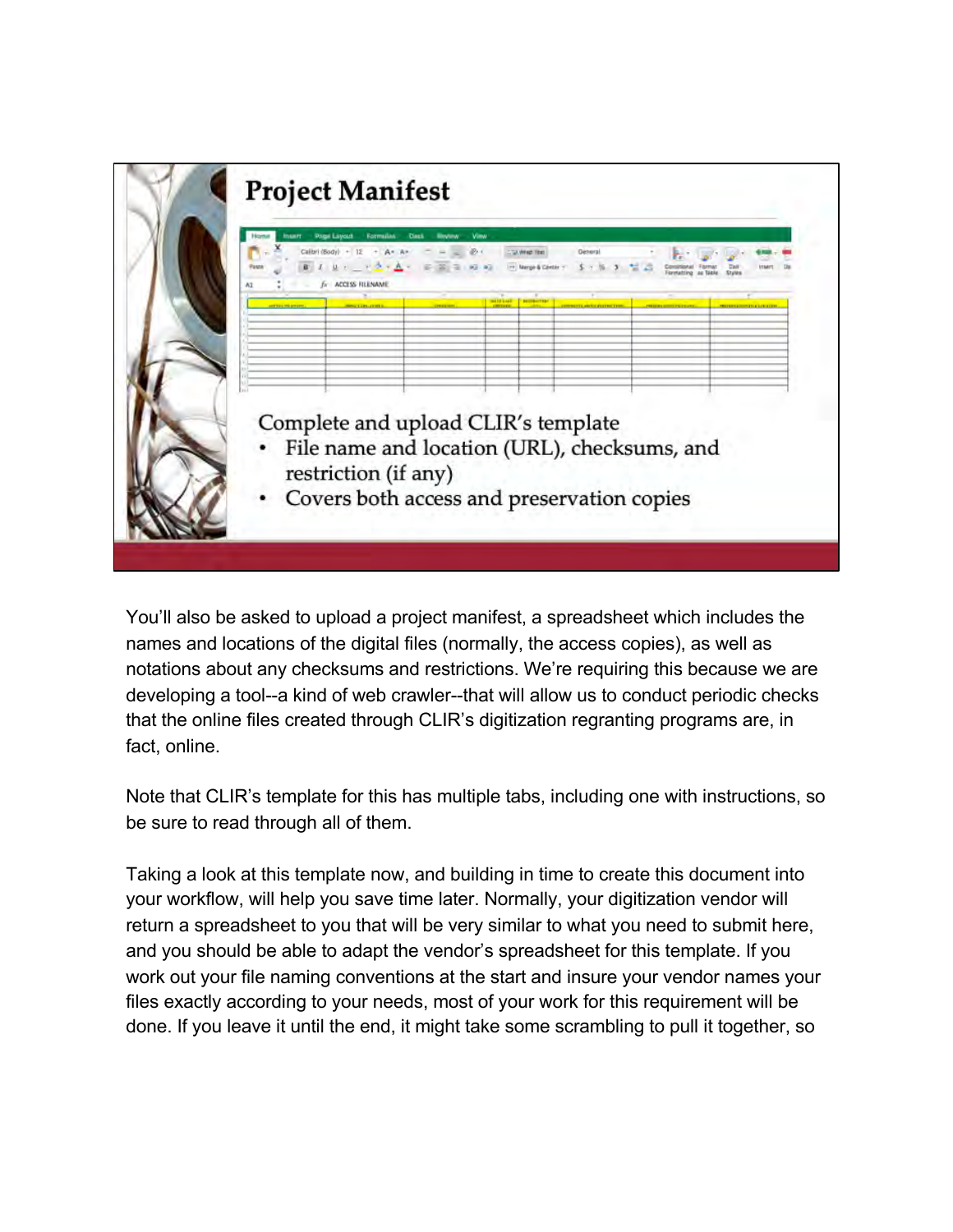we do strongly recommend coming up with a strategy for compiling this data during the course of project work.

Of all of the pieces of the final report, this document is what allows us to verify that you have created all the deliverables agreed upon when you received funding. If, in the midst of your project, issues arise that will affect your ability to reach the goals included in your application, reach out to the CLIR grants team so we can help you decide the best course of action. We will go over how to do that shortly, but first, let's finish the report form...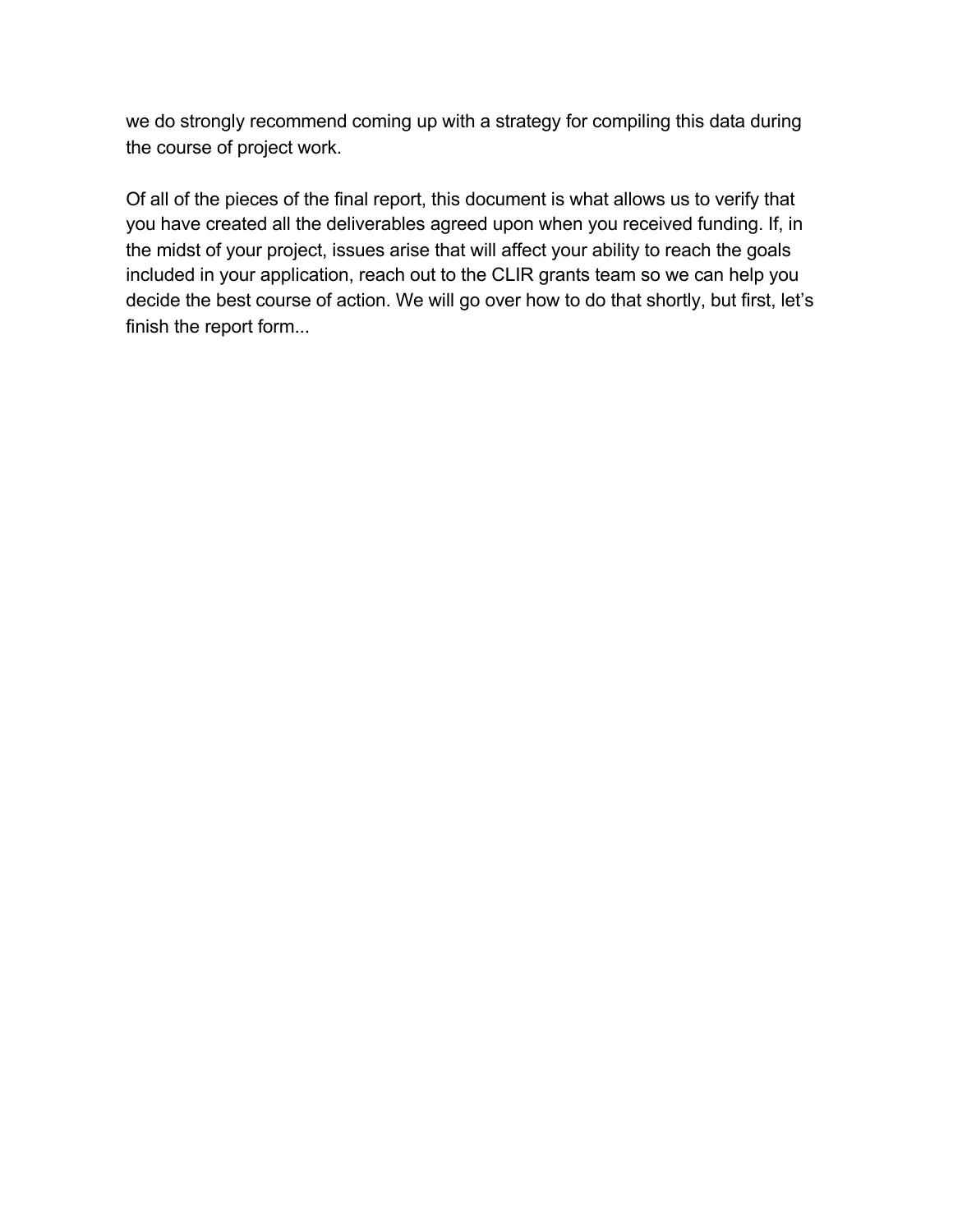

The final part of the Reporting Requirements that I want to touch on is the Financial Assessment, which comes in two parts.

The first is the Financial Narrative, which we glimpsed at earlier on the main report form. In the Financial Narrative, you can comment on actual grant expenditures during the reporting period as they relate to your proposed budget. Every budget category should be addressed here and, if there are any variances of 5% or more between projected and actual spending, make sure to include a detailed explanation here.

The second part is the Financial Report, which is an upload using the same budget and financial report template that you submitted with your proposal. The only difference is that you have both the Budgeted and Actual fields of the template filled in for the final report. This is another good reason to make sure you have a copy of your entire proposal saved somewhere where all your team members can access it--you'll prepare the financial report beginning with the same file you submitted with your proposal.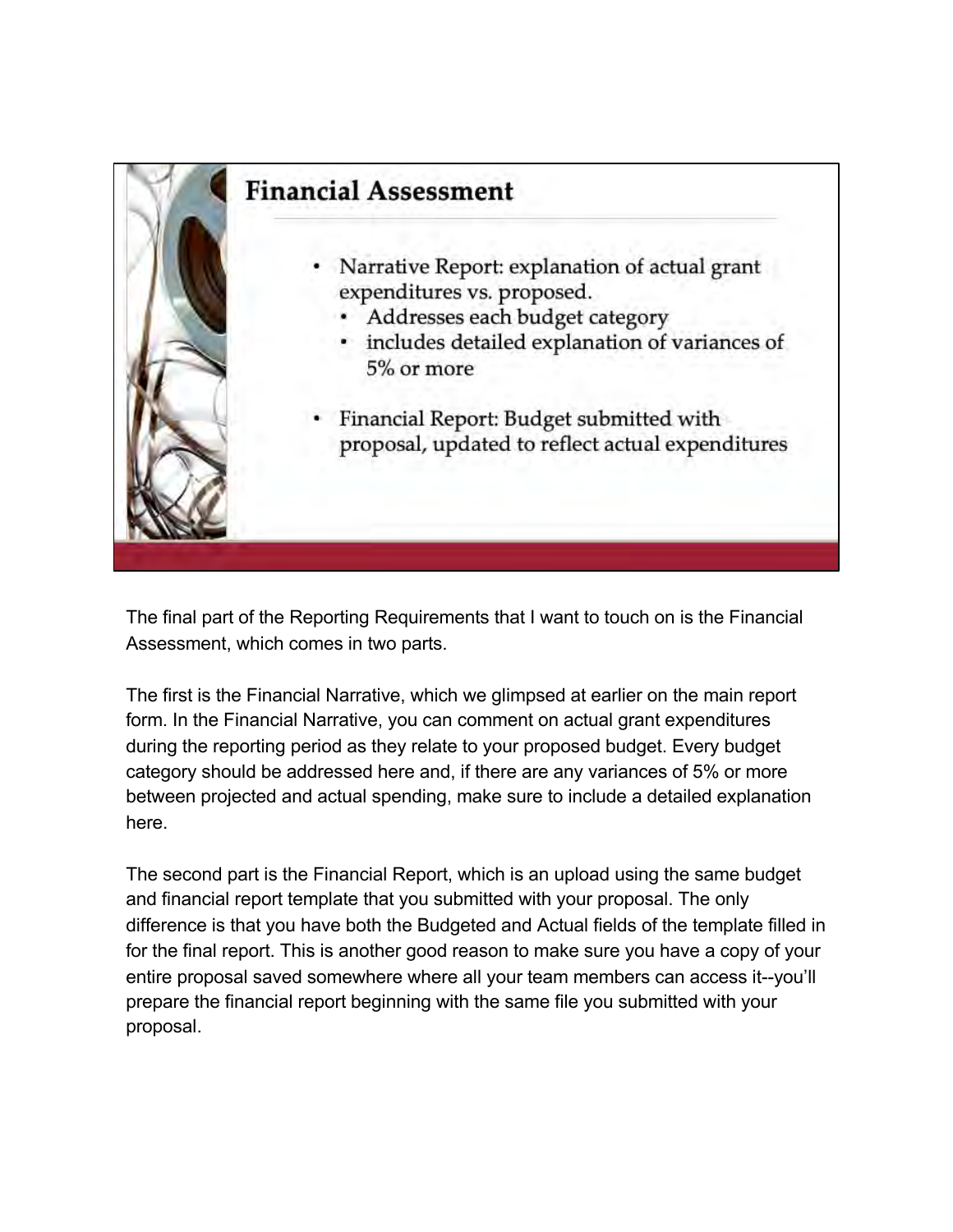

And as a reminder, here's what our budget and financial reporting form looks like. It's important that you use this template for your financial report rather than any internal financial reporting forms your institutions may use. Note that there is a "budgeted" column for the information submitted with your proposal, and an "actual" column for the information about what you spend during the grant term. Some of you may find that you do not spend all of the grant. This is okay; we will, however, expect you to return any unexpended funds to CLIR at the time you submit your final report.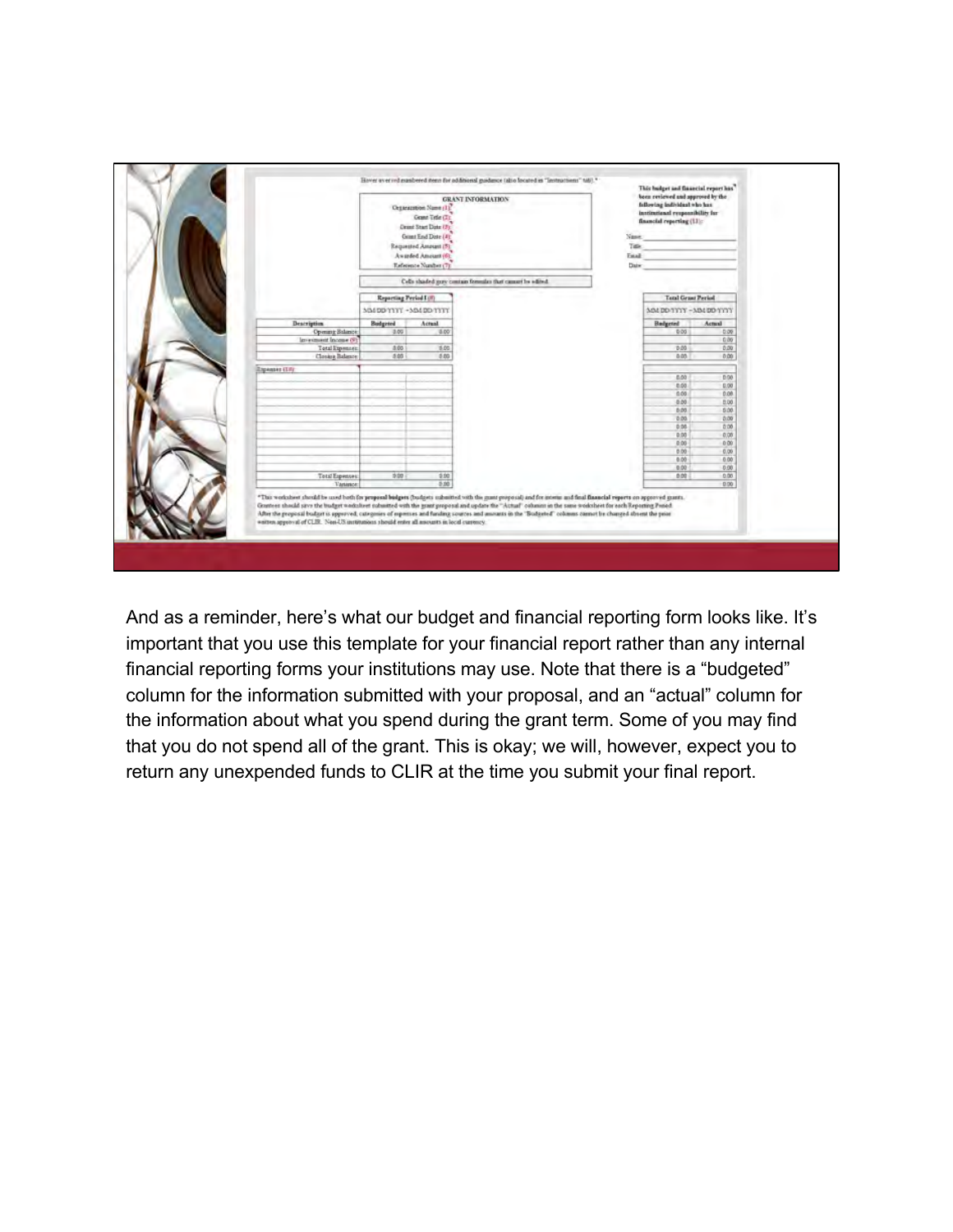

We noted earlier that SM Apply allows you to add other email addresses for collaborators who will contribute to your report as you develop it in the system. We do recognize, however, that sometimes it isn't realistic to expect all members of the team to figure out how to log in and use the system. For that reason, we've also created a Google Doc template that your team can use to prepare your draft report. The document includes the full information requested in the report, covering both the questions on the reporting form and the documents that will be added as uploads. You may remember using a similar document to prepare your proposal. It's the same principle here: just make your own personal copy of the document and save it somewhere your team members can find, then when your team is happy with your report, copy and paste from the document into SM Apply to submit your report.

Because the reporting form was intended to group questions thematically, and because SM Apply is built in a way that requires uploads to be added at the very end, the order of questions on the Google Doc template is somewhat different than the order of questions in SM Apply; however, the content of the questions should be identical.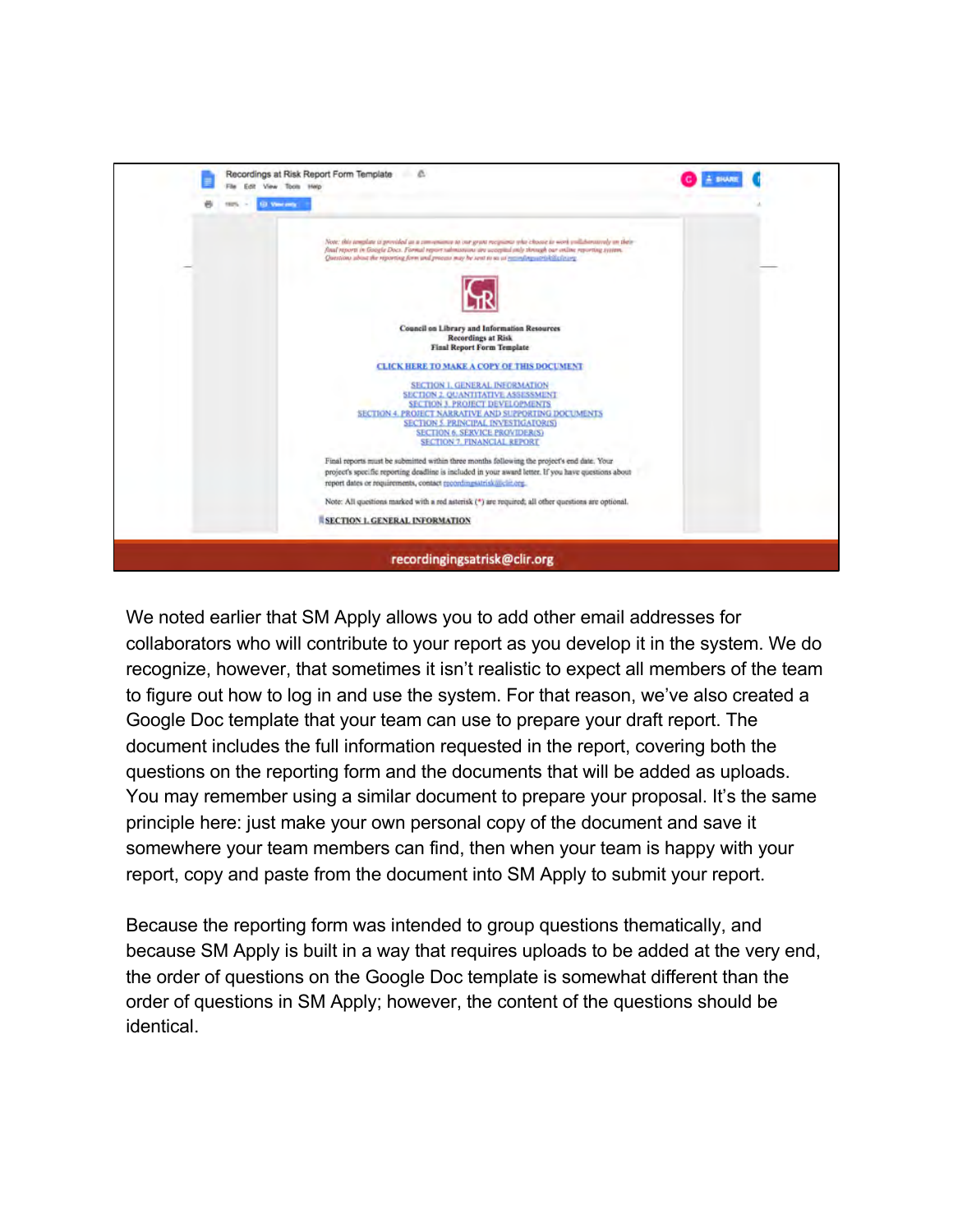You can access the Google Doc template using the link on our Recordings at Risk Recipients Resources page. To make a personal copy of the template that you can edit, click on the text that says "click here to make a copy of this document. This copy can then be shared with anyone who will be collaborating on the draft proposal. Once you have finished drafting your proposal, you must copy your report responses into SM Apply to submit your final report.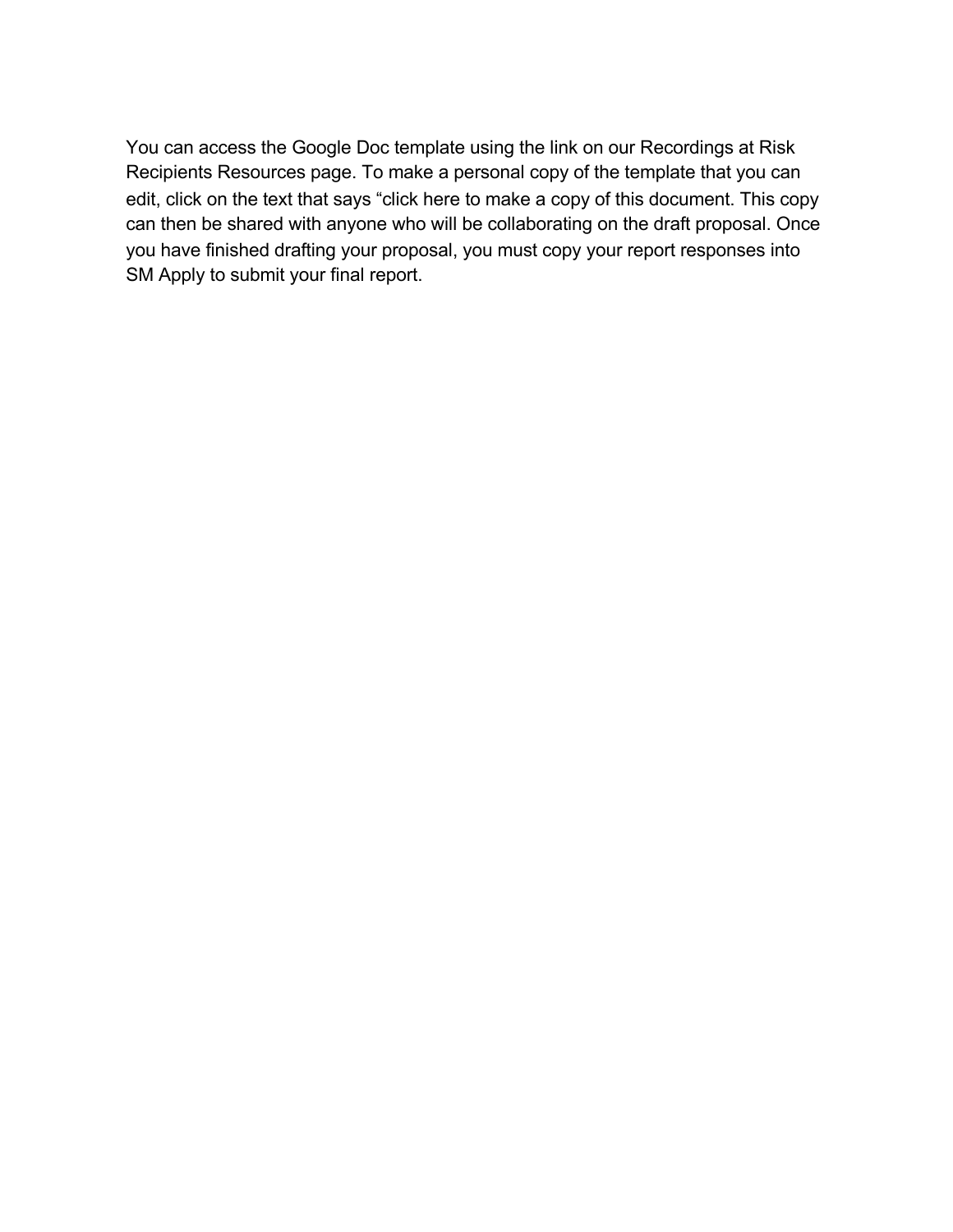

**Joy:** And now I'll pass things over to Becca.

# **Becca**

Now that we've made it through the reporting form, we need to address how you can make changes to your plans if unforeseen delays, problems, or staffing changes happen during the course of your work.

Over the course of many grant projects, we've seen that the need often arises to request a modification. Due to the unpredictability of audio and audiovisual digitization initiatives, such requests are extremely common for this program, and you should not hesitate to ask us for what you need to do to successfully complete your project. CLIR has an online modification request form through which recipients can notify us of any modification requests such as No-Cost Extensions, P.I. changes, and Reallocation Requests. The form was designed to streamline the process and reduce the amount of time spent making and approving these requests.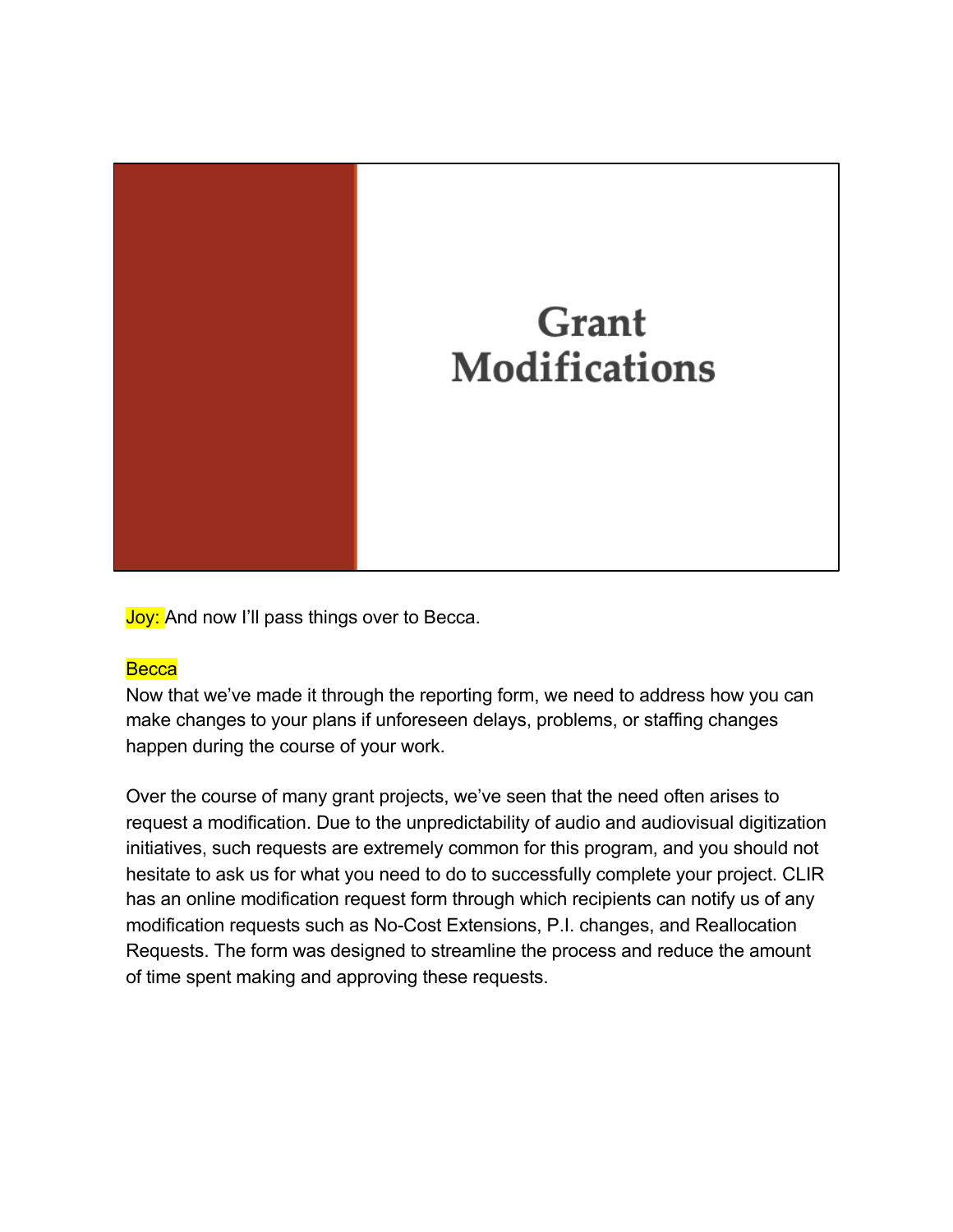

Access to the Grant Modification and Extension Request form is available through a link at the top of the Recipient Resources web page. The same form is used across CLIR's grant programs and is designed to allow for the request of multiple types of modification requests. The form includes sections on descriptive information, questions about extension requests, other modification requests, and a space to provide a brief explanation and justification of the modification.

In order for you to prepare the necessary information for the modification request, we also provide a Grant Modification Form Template, linked to on this slide and also available on the Recipient Resources page.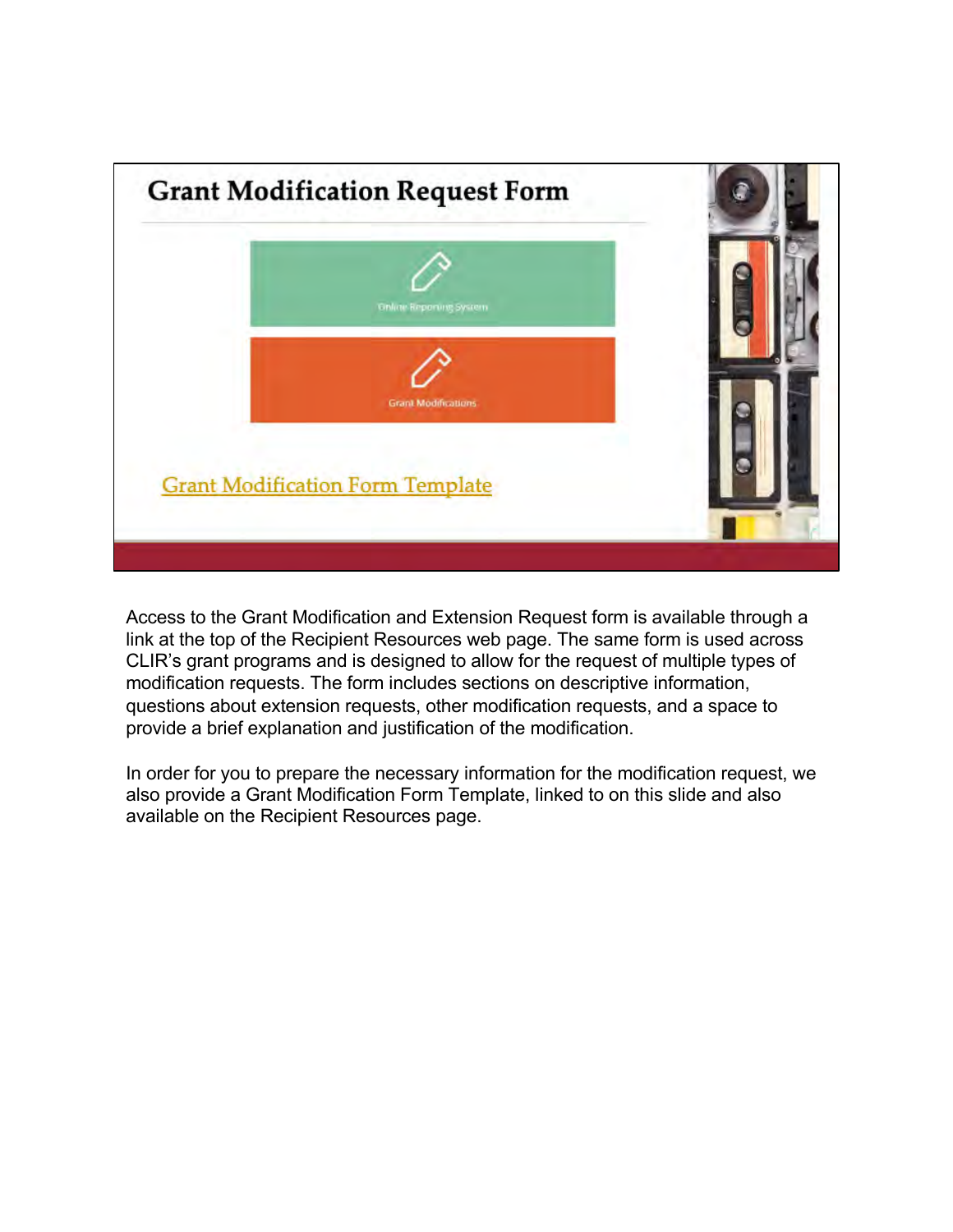

This shows the GoogleDoc template for the modification request form. The online form does involve some question logic, so you may not be required to answer all of the questions on the template depending on how you answer others.

A link is provided at the top of the document that allows you to create a copy of the template for collaborative working. All modification requests should be submitted through the online form, so you will need to copy and paste your prepared responses into that space.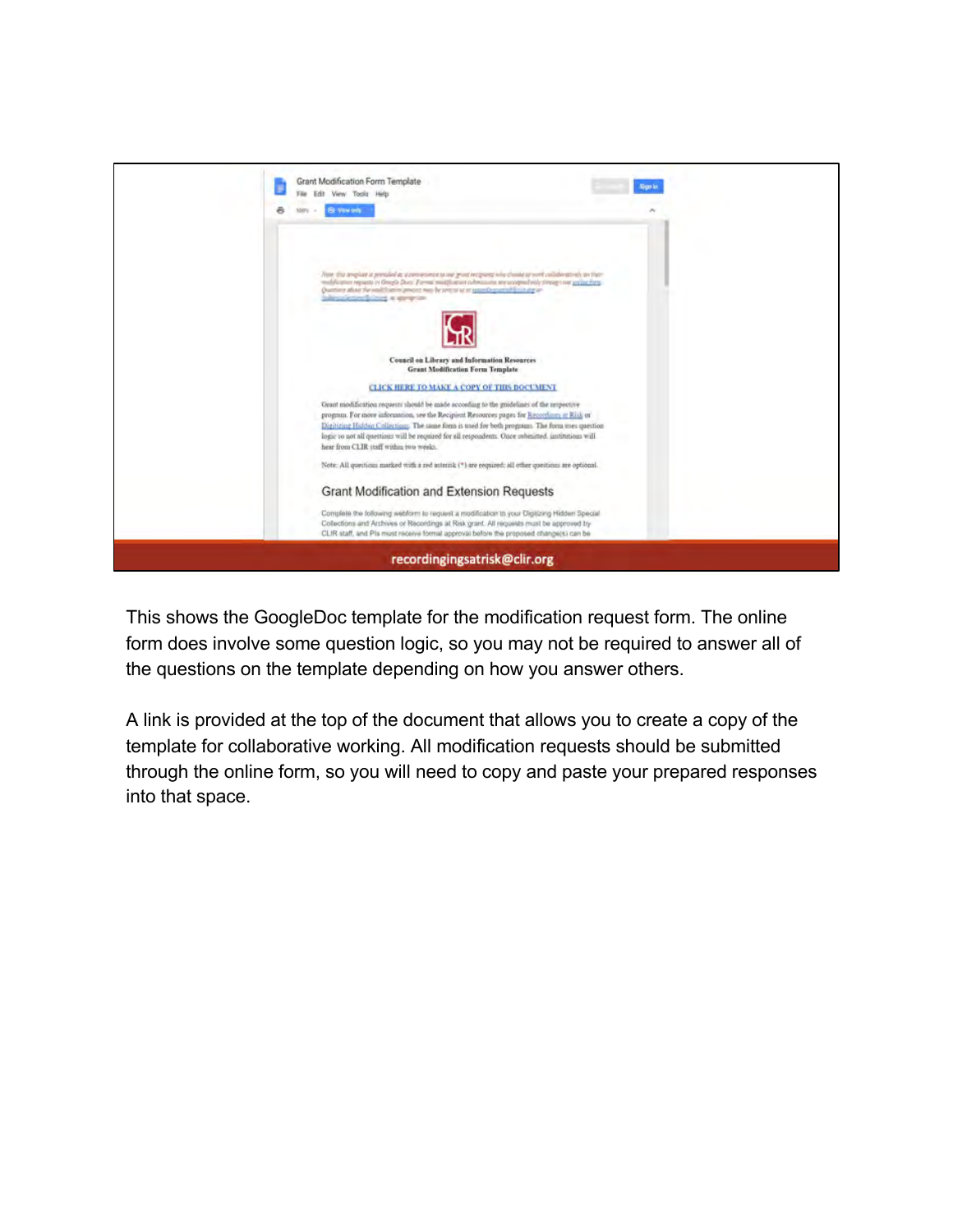

Here's a glimpse of what the online Grant Modification and Extension Request form looks like.

In many cases, completing the form will be all you need to do to get approval for a modification. However, under certain circumstances, additional documentation may be required in order to move forward with the request.

Multiple types of modification requests can be submitted at the same time using the same form. For example, if you need to request a no-cost extension as well as a reallocation of funds, the form will accommodate both requests. Once the form has been submitted and received, you should hear from CLIR staff within two weeks.

The guidelines for modification requests vary slightly between CLIR's different grant programs, so be sure to check the Recipient Resources pages for the most up to date information. If you have any questions about the process, CLIR staff is always available via email through our program email addre[ss: recordingsatrisk@clir.o](mailto:recordingsatrisk@clir.org)rg.

Now for some additional information about the types of modification requests.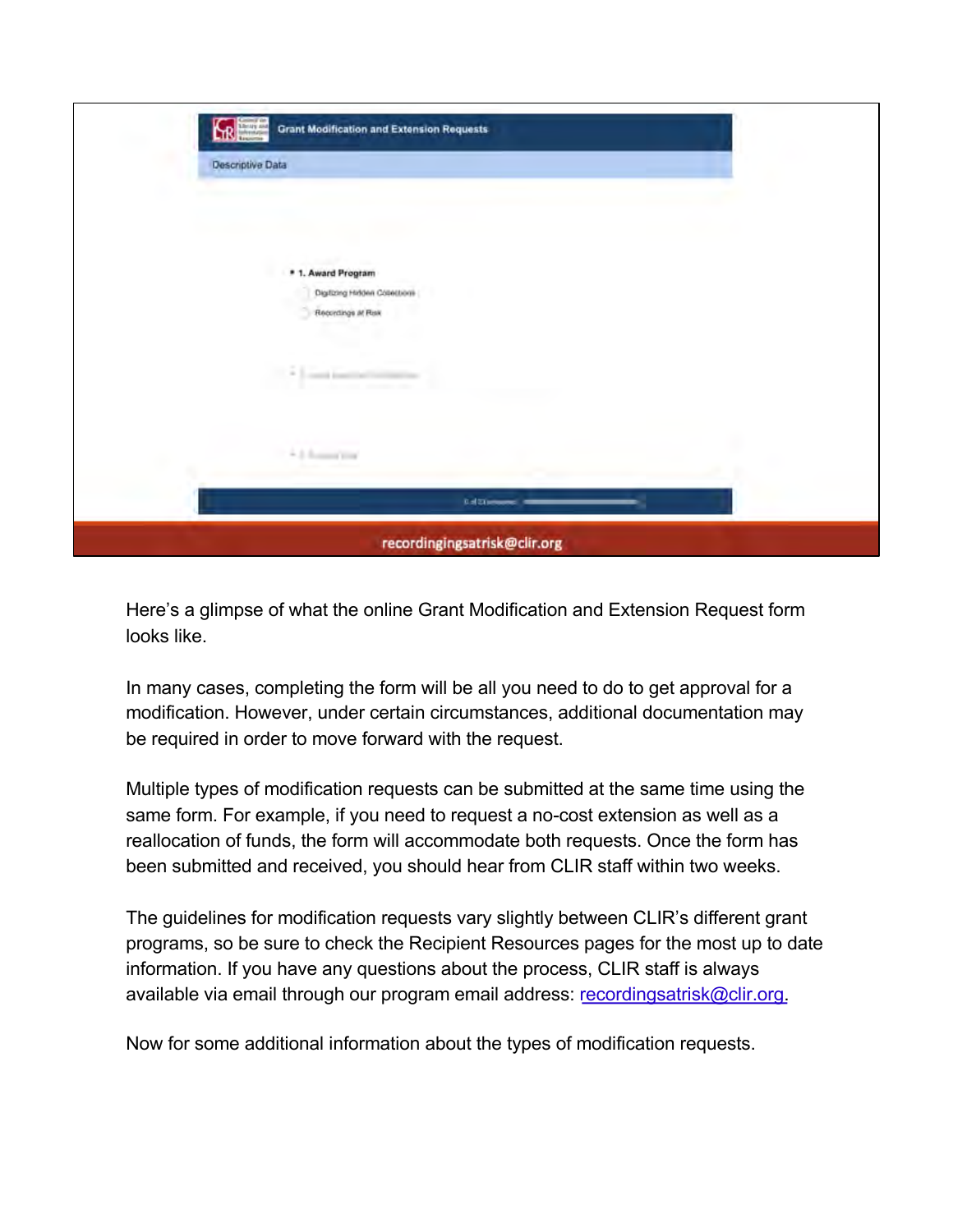

No-Cost Extensions are allowed in the case of unforeseen delays such as hiring or vendor processing delays. These are very common, but it is important to understand that **you can only receive one extension per project**. It may be useful to set a calendar reminder now to help you remember to evaluate whether or not you'll need to request an extension as your project end date approaches.

For those who may be new to grants, a project end date is not the same as the reporting deadline. The project end date is the date by which all project work should be complete. It's important that extension requests are submitted about 4-6 weeks prior to the project's end date, which for everyone again is **September 30, 2020.**  Even if you have spent all the grant funds, you **will** need an extension if you require additional time to complete your proposed project deliverables, including making the metadata for your project available online. If all project deliverables are not complete by the end date, you will need an extension.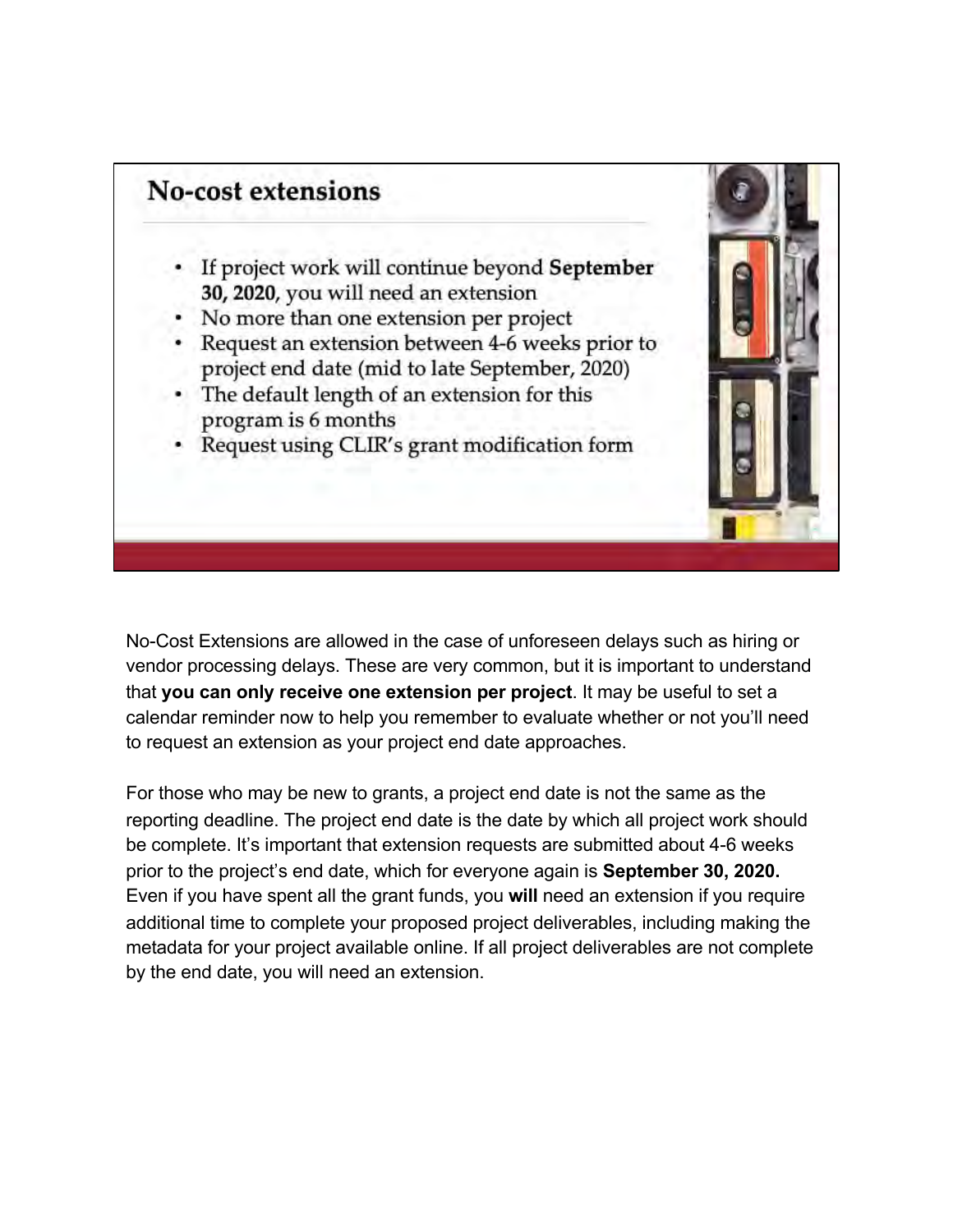

If you need to switch principal investigators (PIs), please let us know as soon as possible by completing the Grant Modification Form. All of CLIR's grant management tasks require current contact details for every grant's principal investigators, so it is important we know when a principal investigator departs your organization and their responsibilities are transferred to someone else.

In order to complete the change of PI, you will also be required to supply via email a letter from the head of the institution or department on institutional letterhead . The letter should include the name, title, and contact information of the new PI as well as the date the change will become effective. A CV for the new PI will also be required for our files.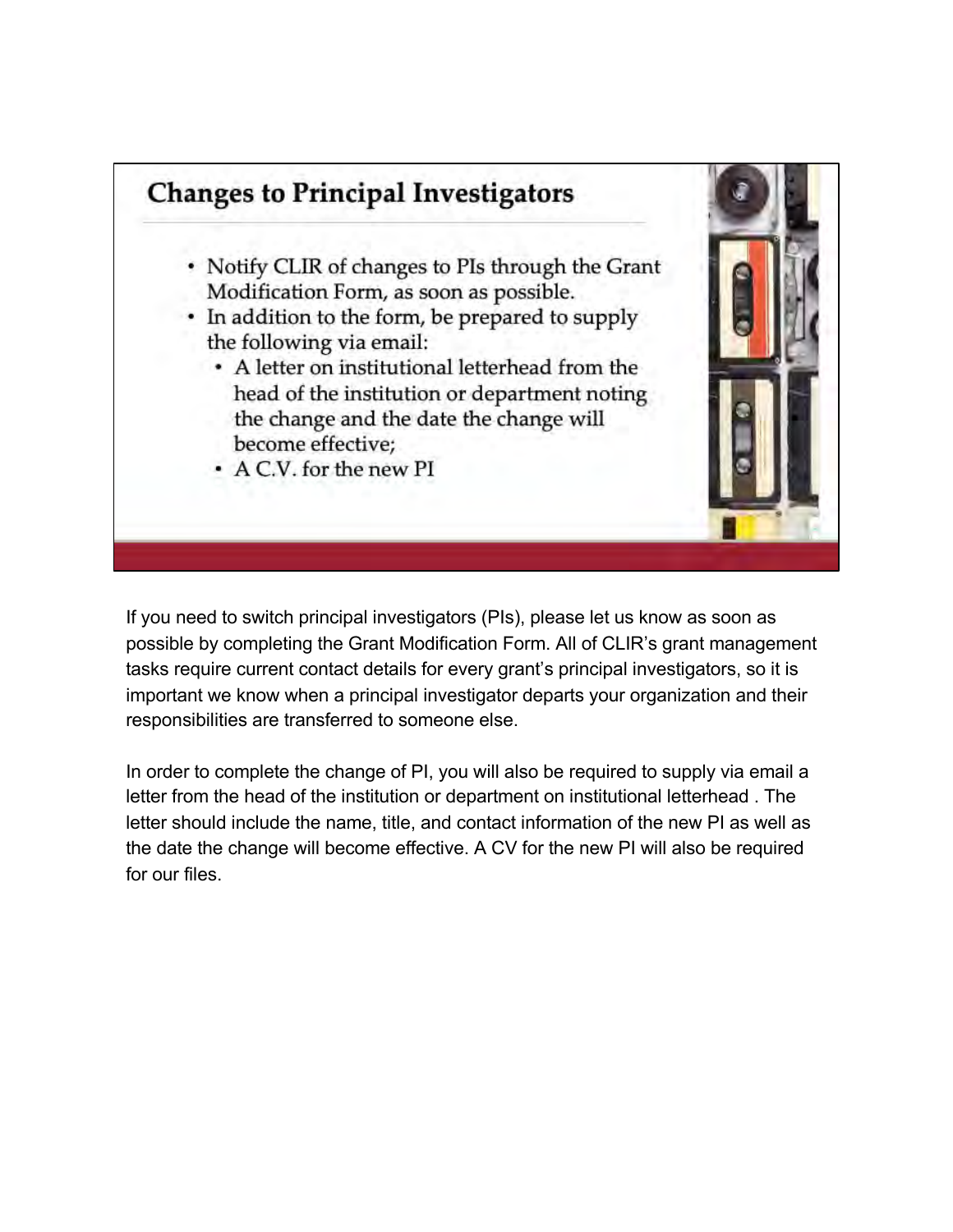# **Budget Reallocation Requests**

- Request budget reallocations through grant modification form prior to making any new, unbudgeted expenditures
- Activities covered by reallocated funds should be aligned with the goals and scope of the original proposal and be within program guidelines
- Prior approval is not necessary for reallocations amounting to less than 5% of the total project budget
- Occasionally, additional documentation will be required before the request can be approved

On occasion, grantees find it necessary to spend grant funds in a manner other than originally proposed in their application--for example, vendor services may cost more or less than originally budgeted. Reallocations of grant funds are allowable, but these changes must be approved by CLIR staff **prior to the reallocated funds being spent**. In cases where a budget surplus remains after the original deliverables have been met, you will have the option of either returning the surplus funds to CLIR or submitting a budget reallocation request that proposes how the remaining funds will be spent. Any proposed use of reallocated funds should be aligned with the original goals and scope of the project and within the current guidelines for allowable and disallowed costs for the Recordings at Risk program.

The first step for a reallocation request is completing the Grant Modification Form, where you can explain the rationale for the reallocation and how it is consistent with the original proposal. CLIR staff encourages spending surplus funds on additional digitization of material or increased spending for another previously approved line item in the project budget, rather than adding new line items. If a mutually satisfactory reallocation solution cannot be found, remaining funds must be returned to CLIR.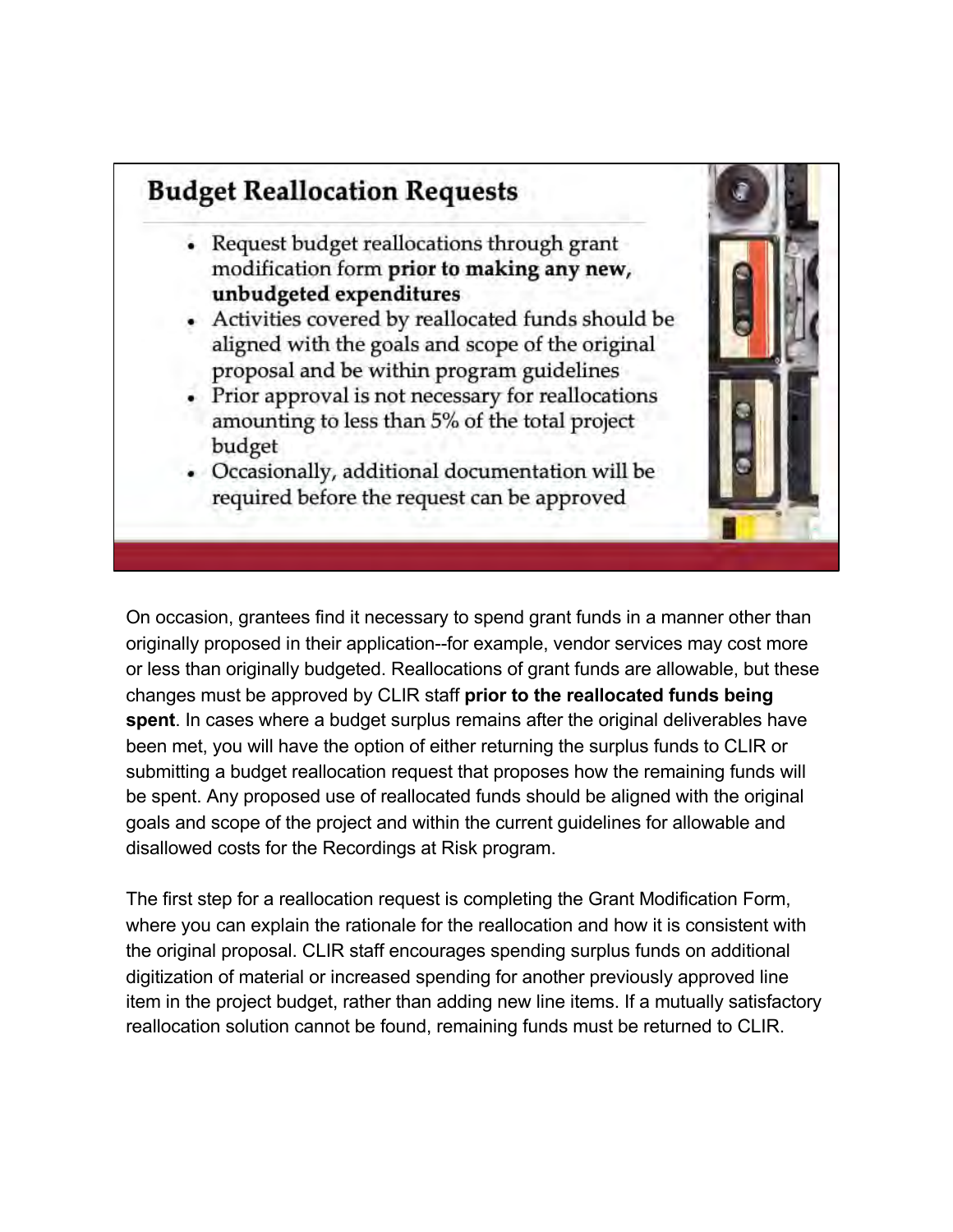Note that small reallocations, amounting to less than 5% of the total project budget and within the program guidelines do not require a formal reallocation request, but we do ask that you explain these variances in your final report. If questions arise about whether or not you need official approval of a reallocation request, we are always available through email.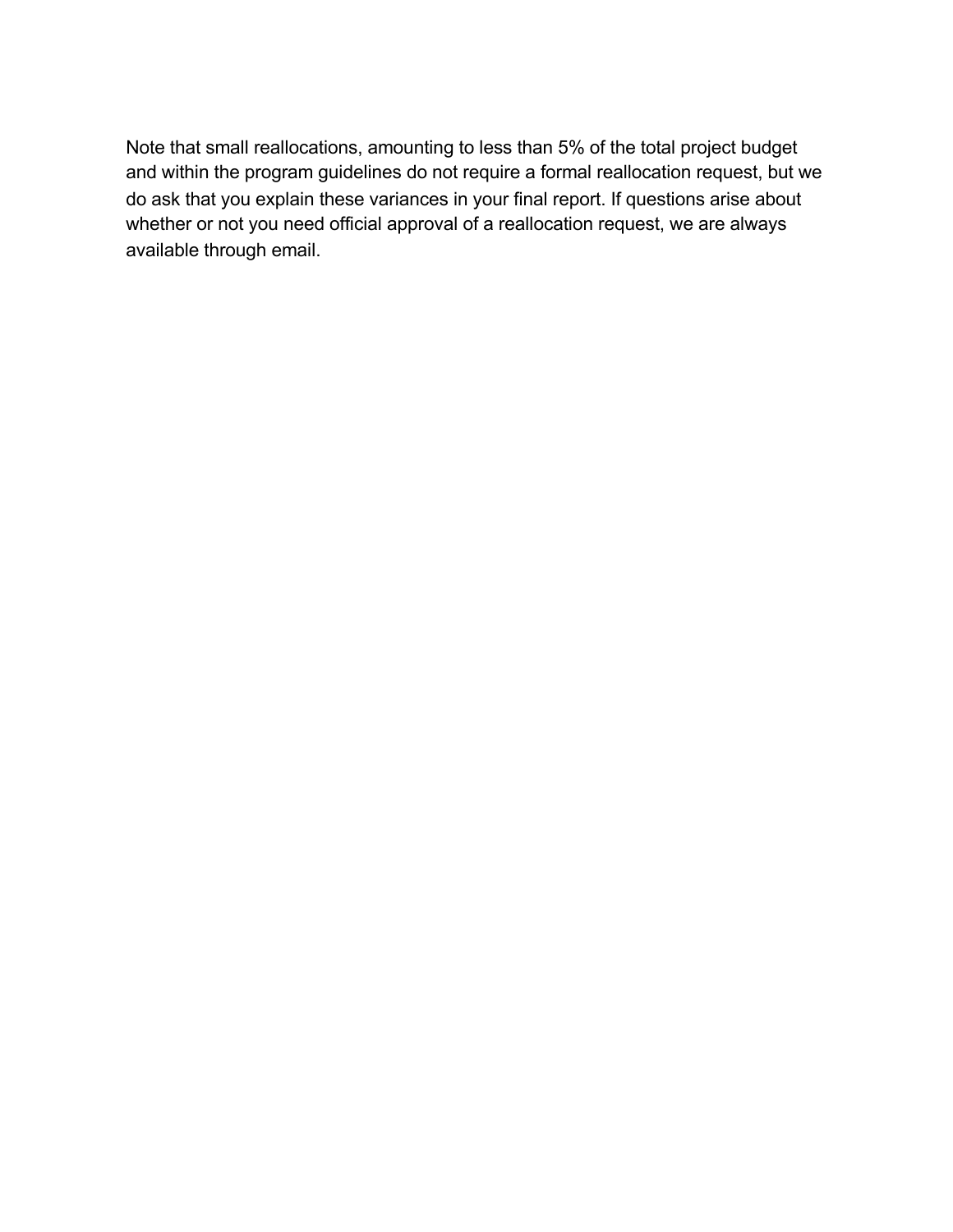|                                                                                                     | Hirver aver 1-4 mail bend nows for additional quality to (slag listened at "lineraritates" MH/*                                                                     | This budget and flavorial report has                                                                                                                                                     |
|-----------------------------------------------------------------------------------------------------|---------------------------------------------------------------------------------------------------------------------------------------------------------------------|------------------------------------------------------------------------------------------------------------------------------------------------------------------------------------------|
|                                                                                                     | GRANT INFORMATION<br><b>Origination in News (1)</b><br><b>Einest Title (2)</b><br>Grand Road Date (R)<br><b>Count East Date (A)</b><br><b>Zaquierni LAnount (Fc</b> | Sens returned and spyroved in the<br>following individual who has<br>institutional responsibility for<br>financial reporting (111)<br>Trime:<br>Title:<br>and the company of the company |
|                                                                                                     | Antarbed Amount (f):<br>Esference Number (7)                                                                                                                        | Established and the contract of the contract of the contract of the contract of<br>Date:                                                                                                 |
|                                                                                                     | Cells shaded gary contain firmulas that cannot be edited.<br>Reporting Pretof Life                                                                                  | Tangl Cynan Prylad                                                                                                                                                                       |
| Description.<br>Opening Subscio<br>less extenses las cosa (W)<br>Tatal Esperant<br>Closing Sidence: | MMDD/YFF - MMDD/YFF<br>Budgeted<br>Actual.<br>to at-<br>pay<br>0.90<br><b>DM</b><br>石版<br>Eist                                                                      | MALISSAYVYY - MM 103 YVYY<br><b>Badweed</b><br><b>Artual</b><br>0 sir<br>1.6<br>1.01<br>6m<br><b>Edd</b><br><b>Edit</b><br>£38                                                           |
| Description of Easts (IIII)                                                                         |                                                                                                                                                                     | 卡尔<br>0.02<br>EAS<br>EOI<br>1.01<br><b>BM</b><br>省关<br>0.03<br>Est.<br>E/H<br>EM<br>6/89                                                                                                 |
|                                                                                                     |                                                                                                                                                                     | 0.03<br>8:00<br>1.01<br>5 dit<br>E/dt<br><b>UM</b><br>0.02<br>EW<br>E.01<br>5.91<br>it-bit<br>0.00                                                                                       |
| <b>Tetal Expanses</b><br>Vietentre                                                                  | 5.07<br>支配<br>0.48                                                                                                                                                  | 101<br>100<br>6.08                                                                                                                                                                       |

In some rare instances, such as when a reallocation request involves a new budget line item, our team will require the completion of an updated budget document. This is the same budget template you used to complete your application. CLIR staff can provide a copy to you if needed.

This new budget will replace the one submitted with your application. Some information will remain the same, such as your project start date and award amount. You will need to update any lines where you are proposing a change in amount and add any additional lines, as needed, if you are proposing a new spending category.

In some cases, reallocations may happen within the already approved line items. When that is the case, we likely will not require the submission of a new budget. An explanation of the changes submitted through the grant modification form and your final report will suffice.

When filling it out, be sure to include the name and title of the person filling out the form. Institutional shared costs should not be included on the budget form, which is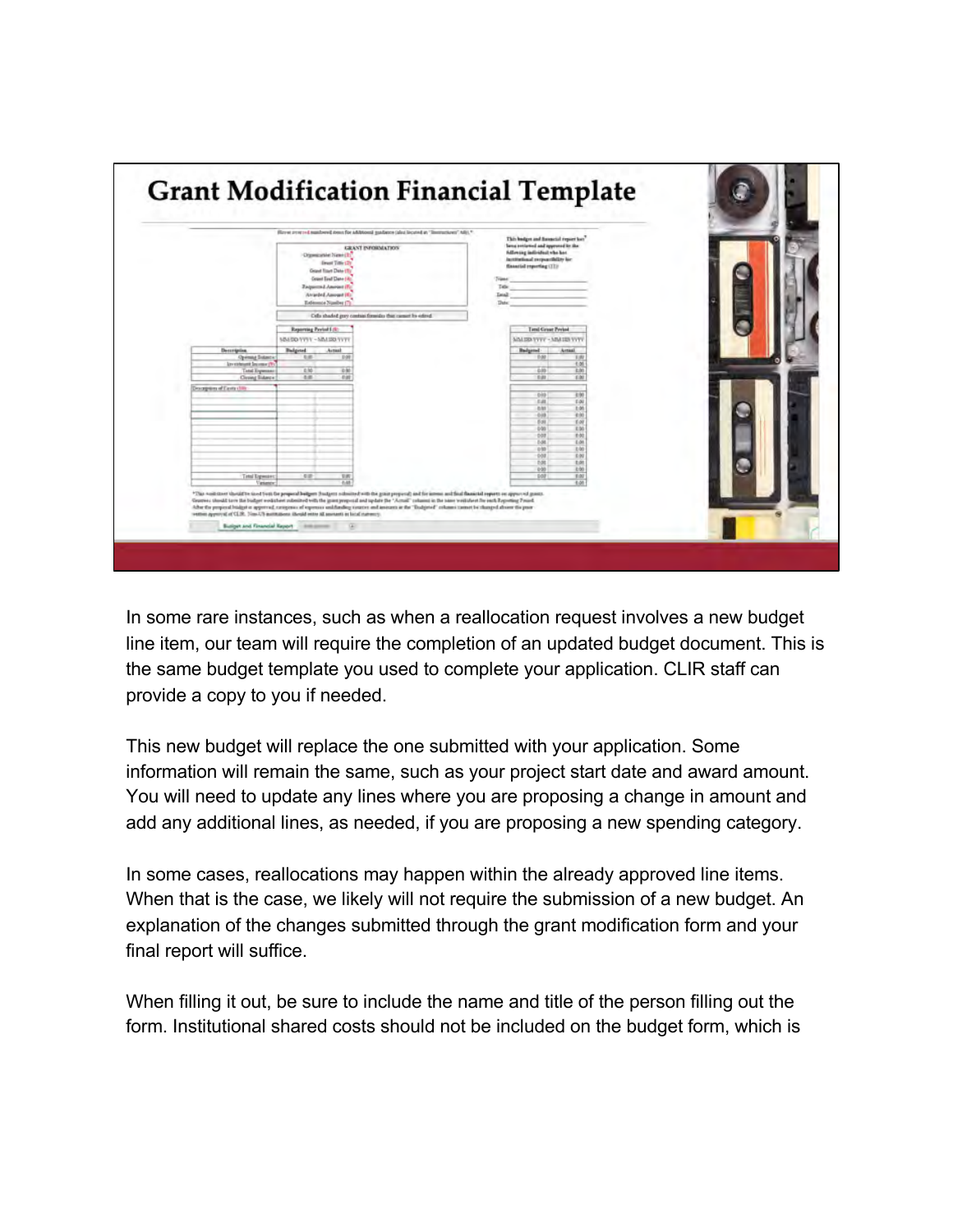also true when you are completing the financial report.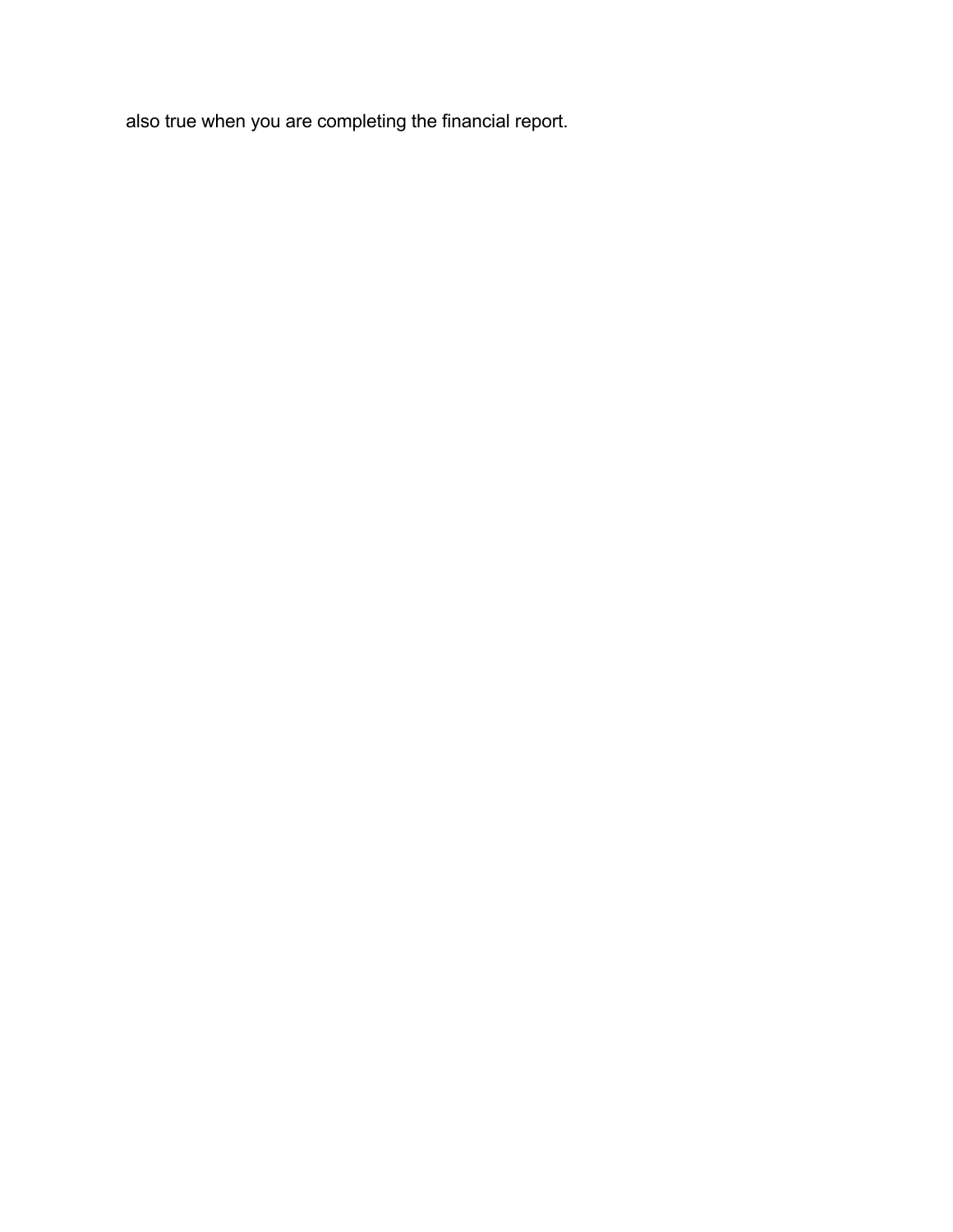# **Exit Interviews for Cycle 6** Dates not set just yet • Likely beginning of 2021 How has the program shaped your overall strategy for a/v collections? How have the digitized materials been used?

Within a few months following the submission of your final reports, CLIR staff will be contacting you to arrange an exit interview. These 30-45 minute conversations with our recipients help CLIR to assess the program's impact as well as to document how newly digitized collections are being accessed and used. This is important data for us to collect for our own reporting to The Andrew W. Mellon Foundation, so we hope you will be able to make yourselves available to conduct an interview with a CLIR staff member sometime toward the spring of 2021.

We will want to give a bit of time for things to develop after the project is over. This way we can discuss how the program has shaped your overall institutional strategy for preservation reformatting of audiovisual collections. We are particularly interested in hearing about how the digitized materials have been used, how you are keeping usage metrics, and what lessons you have learned.

The first interviews we've done have been very rich conversations, and our team has been learning a lot through them. Here are some points stressed by past recipients that may be useful to you as you get started: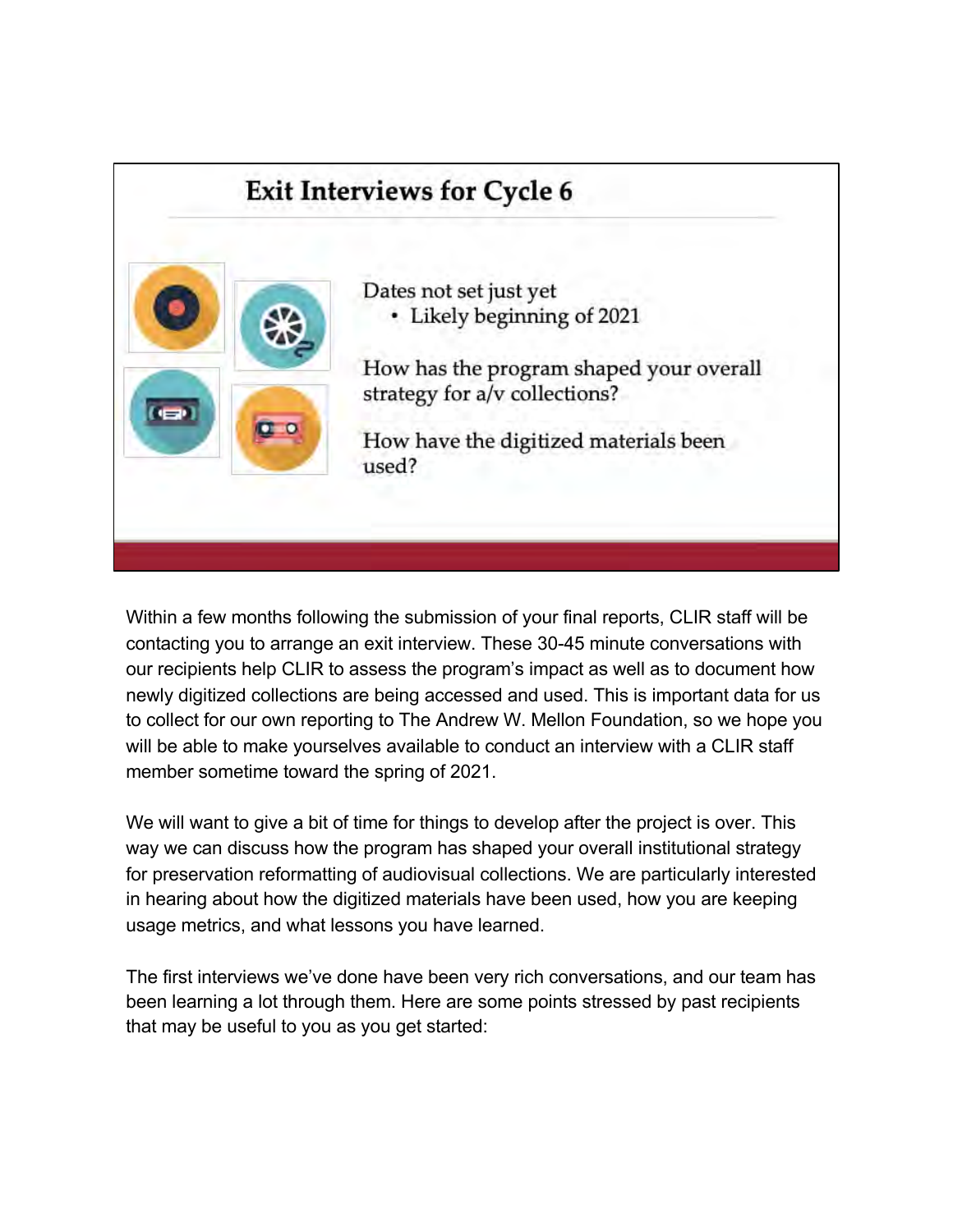- **(1) Metadata creation for audiovisual materials takes a lot longer than originally anticipated for most recipients**. For this reason, past recipients advise that new recipients consider how they can lay the groundwork for creating project metadata while waiting for materials to be returned from the vendor. Taking digital photographs of the containers for your recordings may help expedite metadata creation while the vendor has them, so consider whether it might be possible to do that.
- (2) Get your whole project team together as early as possible to make sure everyone understands individual roles and responsibilities, even if their contributions will only be made late in the project timeline. That way each team member can make room on their schedules to do what they need to do in a timely and efficient manner. It is particularly important for people responsible for ingesting digital files into storage systems or creating metadata for those files to understand what will be expected of them, and for them to remain aware of any changes to the project timeline. Don't forget it is okay to request a grant modification if it turns out that the one-year grant term is insufficient for creating metadata and making it available online.
- (3) If the recordings to be digitized for your project are part of a larger collection, set aside some additional "backup" items from that collection to send to your vendor as well, just in case the digitization work costs less than originally estimated or other unforeseen circumstances. If you get lucky and have extra funds left over, you can then submit a grant modification request to CLIR seeking permission to authorize the vendor to digitize the backup items as part of the project.
- (4) Keeping notes and documentation for your project in one common place for easy reference will make final reporting easier. Determining how you're going to gather the information needed for the Project Manifest now, in particular, will save you valuable time.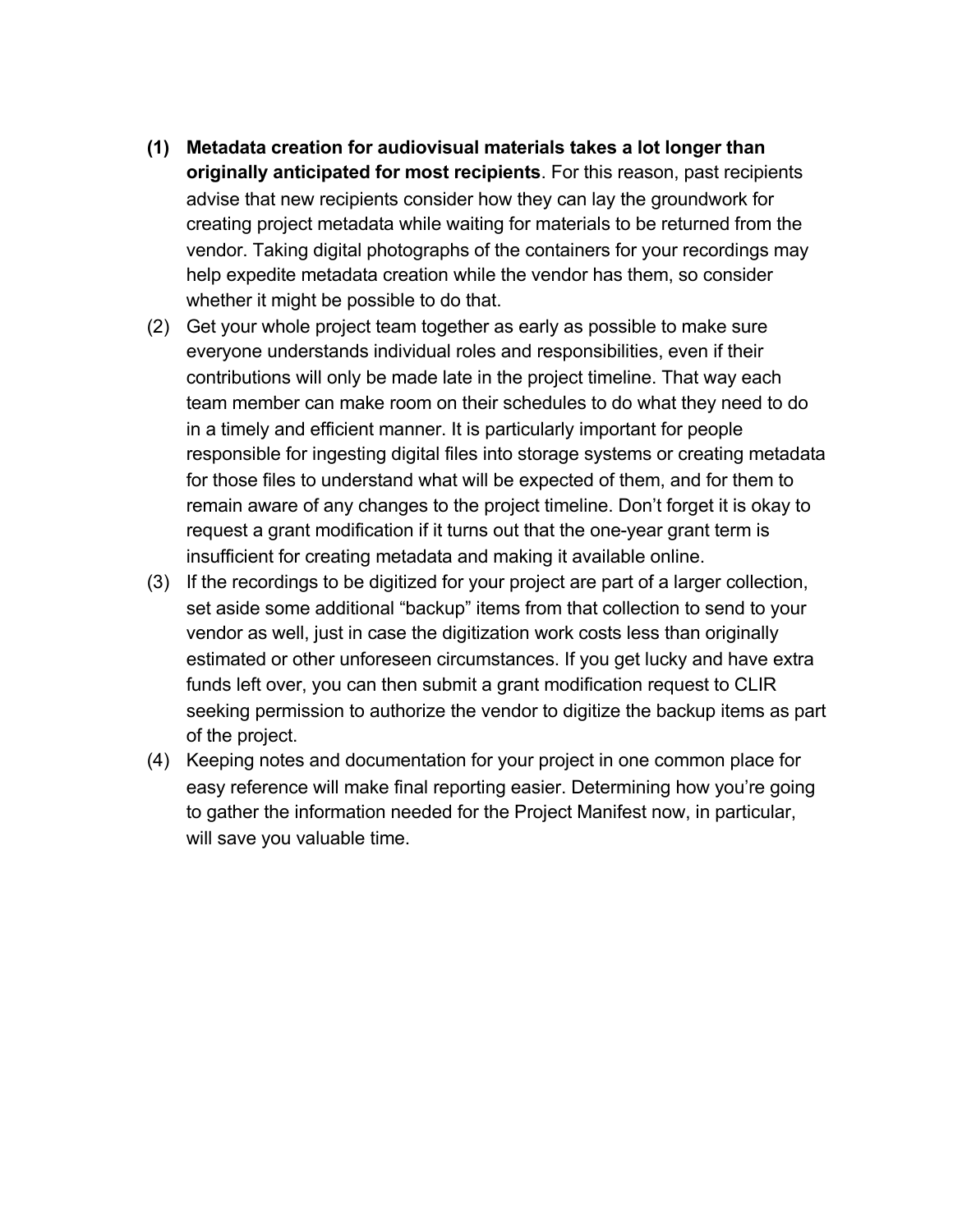

We love to show off the excellent work of our grantees. If there are exciting developments you would like shared with a wider audience, don't hesitate to let us know. One of the easiest way for us to share your news and accomplishments is to tag us on Twitter @CLIRRAR so that we can retweet you.

If you happen to be describing the Recordings at Risk program in any formal press releases, please let us review the materials ahead of time. We request this because it's very easy to unintentionally say something about CLIR or about program that could confuse potential applicants. Approval for your press release should take no more than a day or two at the most.

On that note, this link on the slide will take you to some Acknowledgement Guidelines created by our Director of Communications. These provide assistance for a variety of situations such as news releases, social media posts, press events, and so on.

We also want to make sure we're representing you correctly. Your projects are now up on the funded projects page of our website. Please read how your project is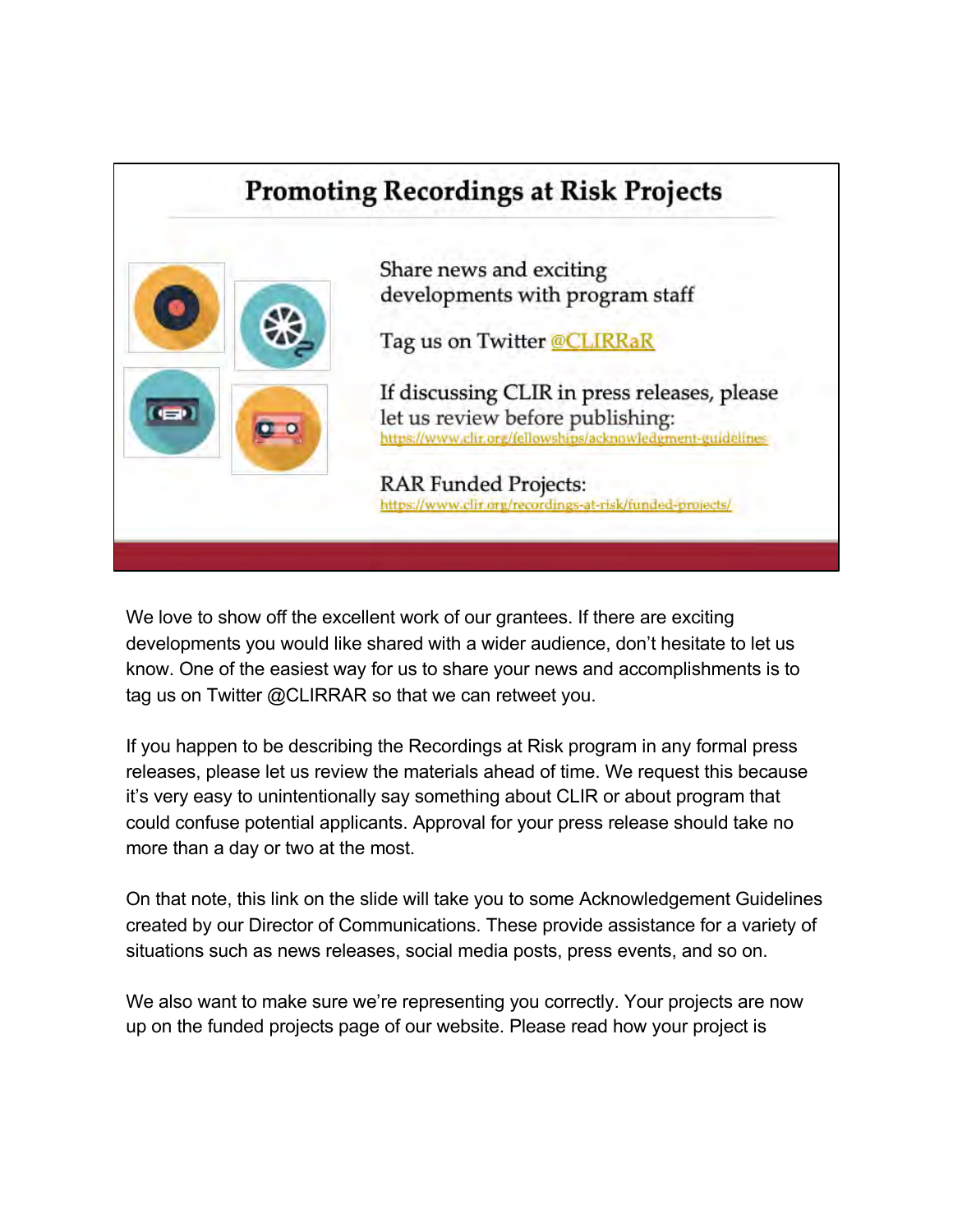describe there and let us know if you'd like us to adjust any of the information included. The text we use came directly from your proposals.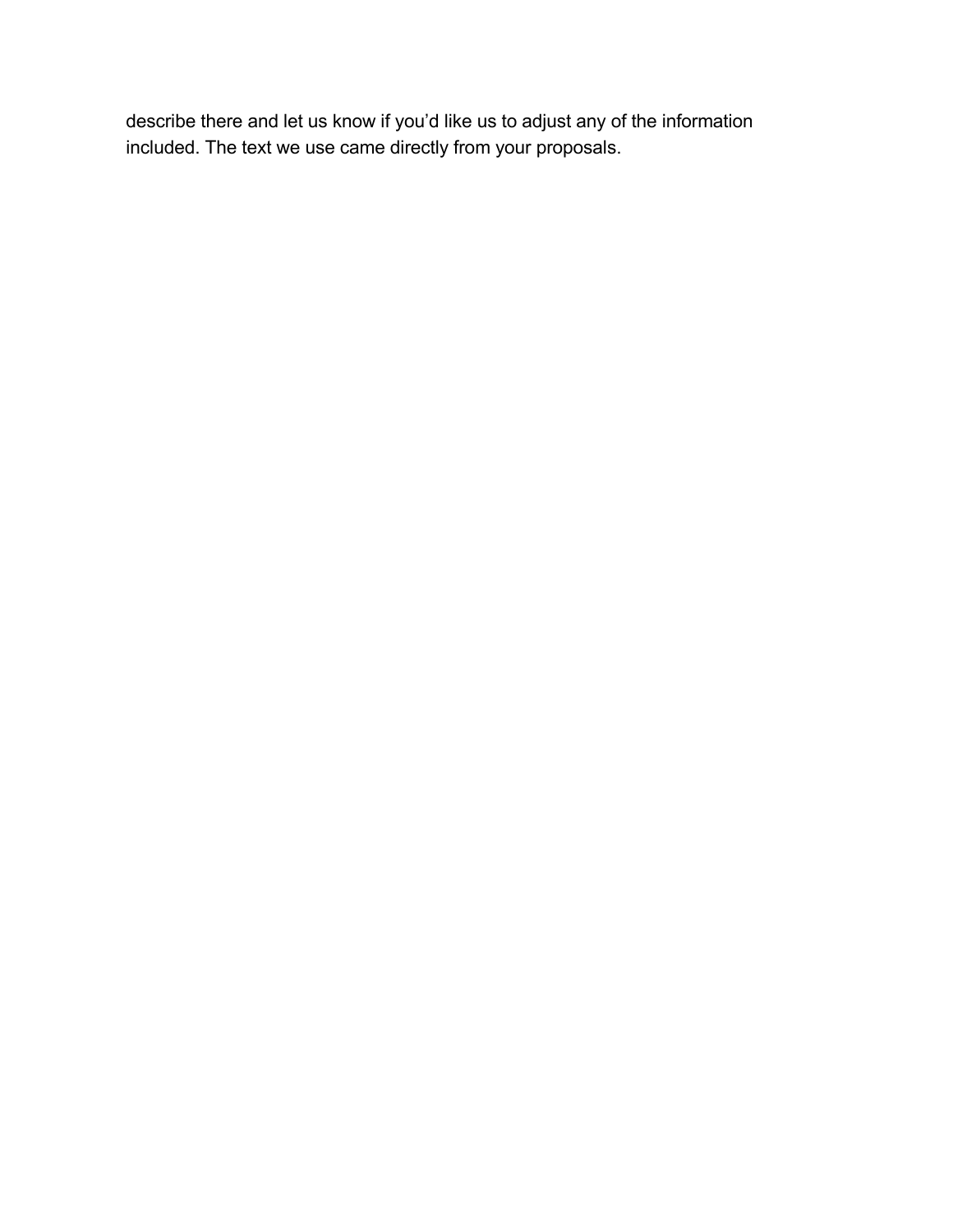

Thank you all for attending this presentation. We know we've covered a lot of information here and we'll be sure to post a recording of this webinar, as well as the slides, transcript, and Q&A, on our Recipient Resources page, alongside many of the other documents we discussed. If you ever have any questions, you can always reach the CLIR Grants Team at our program email addre[ss: recordingsatrisk@clir.o](mailto:recordingsatrisk@clir.org)rg

We'll now shift to answering any questions you've submitted during our presentation. You can add additional questions as we go using the Q&A box at the bottom of your screen.

Wrap-up reminders:

- email us to let us know if additional members of your team should be getting info from us

- extensions and modifications are common!
- your team is here to support you. get in touch at any time.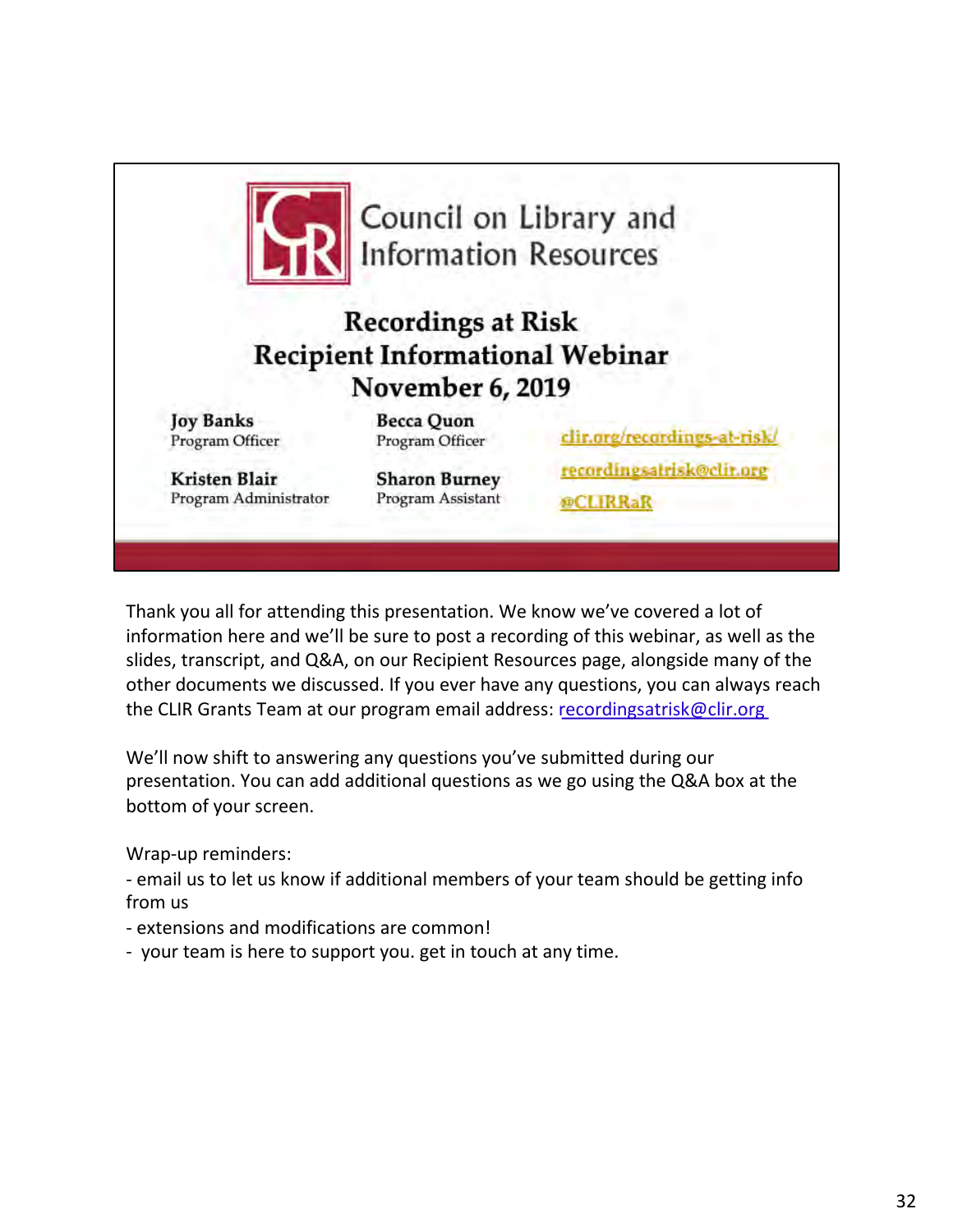#### Recordings at Risk Cycle 6 Recipient Webinar Q&A

#### A**re there recommended sites for the publishing of metadata?**

We do not have any recommended sites, but you should be sure to follow the plans that were submitted in your proposal which should have included how you would make your metadata available to the public. The solution can be as simple as posting your metadata as an Excel or .csv file on GitHub, or linked to a collection record. It's good to give people who might want to re-use it as many ways as possible to discover it, download it, and create new resources from it.

# **Did you say that we needed to acknowledge CLIR in the metadata and the finding aids describing the recordings?**

We don't require an acknowledgement, but we do appreciate when one is included. This makes it easier for us to verify that the appropriate descriptive outputs have been created, so makes assessment of your grant a lot easier on our end and saves us a good deal of time. Plus, you may be helping others learn about our organization and programs. You can find some suggested language on the [Acknowledgement Guidelines](https://www.clir.org/fellowships/acknowledgment-guidelines/) [page.](https://www.clir.org/fellowships/acknowledgment-guidelines/)

### **So is it common to include an acknowledgement in a finding aid scope note or something like that?**

For those who create finding aids, most do include an acknowledgement in the scope note or another field to show CLIR as the funder. Including the names of the people who contributed to your project is also a great thing to do in finding aids or other collection records.

# **Follow up to the previous question. What if our library changes platforms? Do we need to notify CLIR, if for example, we said we would use Islandora but now have CONTENTdm?**

Not necessarily. You can cover it in you final report. Sometimes it will require a no-cost extension because you are dealing with the delays. Unless it will affect you timeline you will not need to let us know in advance. If you change platforms after your grant is complete and all the URLs to your collection deliverables change, we would appreciate your letting us know, since when we check that your project outcomes are still available, we won't know where you put them.

# **When you say you can have up to 10 URLs in the Accessing the Digitized Collection page of report, what would be an example of a URL besides the main location of your project spreadsheet with the metadata?**

Some projects have proposed a plan that would place metadata in multiple locations so if they are using an aggregator, such as the Digital Public Library of America (DPLA) or InternetArchive, multiple URLs may need to be submitted. If the metadata will live in two different places or if you are creating a project web page in addition to what you are creating you may include that.